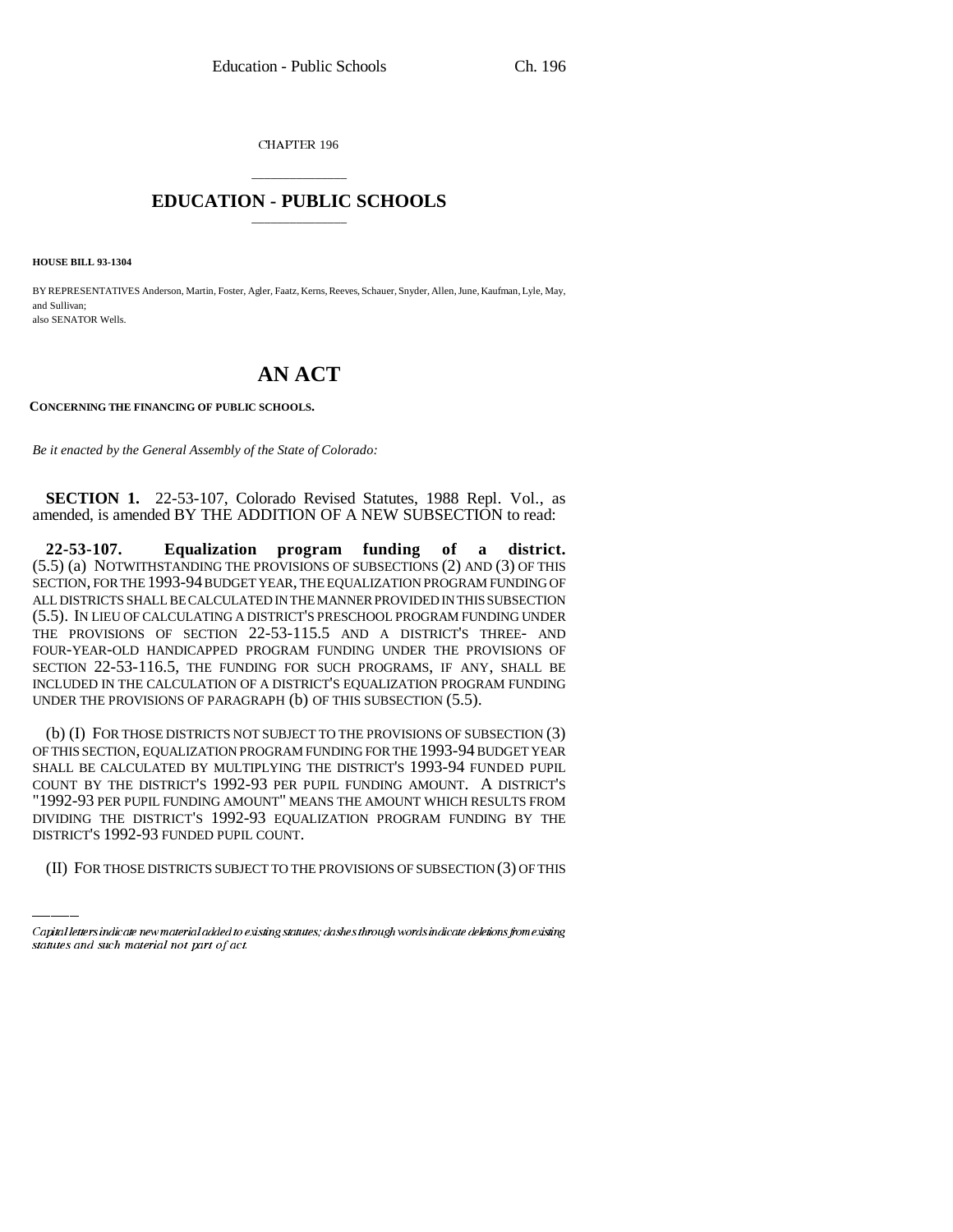SECTION WHOSE 1993-94 FUNDED PUPIL COUNT IS EQUAL TO OR LESS THAN ITS 1992-93 FUNDED PUPIL COUNT, EQUALIZATION PROGRAM FUNDING FOR THE 1993-94 BUDGET YEAR SHALL BE AN AMOUNT EQUAL TO:

(A) THE AMOUNT DETERMINED PURSUANT TO SUBPARAGRAPH (I) OF THIS PARAGRAPH (b); PLUS

(B) AN AMOUNT EQUAL TO THE 1993-94 FUNDED PUPIL COUNT MULTIPLIED BY AN AMOUNT DETERMINED BY DIVIDING THE DIFFERENCE BETWEEN THE DISTRICT'S EQUALIZATION PROGRAM FUNDING FOR THE 1992-93 BUDGET YEAR, AS CALCULATED PURSUANT TO SUBSECTION (3) OF THIS SECTION, AND ITS EQUALIZATION PROGRAM FUNDING FOR THE 1992-93 BUDGET YEAR, AS CALCULATED PURSUANT TO SUBSECTION (2) OF THIS SECTION, BY THE 1992-93 FUNDED PUPIL COUNT.

(III) FOR THOSE DISTRICTS SUBJECT TO THE PROVISIONS OF SUBSECTION (3) OF THIS SECTION WHOSE 1993-94 FUNDED PUPIL COUNT IS GREATER THAN ITS 1992-93 FUNDED PUPIL COUNT, EQUALIZATION PROGRAM FUNDING FOR THE 1993-94 BUDGET YEAR SHALL BE AN AMOUNT EQUAL TO:

(A) THE AMOUNT DETERMINED PURSUANT TO SUBPARAGRAPH (I) OF THIS PARAGRAPH (b); PLUS

(B) AN AMOUNT EQUAL TO THE DIFFERENCE BETWEEN THE DISTRICT'S EQUALIZATION PROGRAM FUNDING FOR THE 1992-93 BUDGET YEAR, AS CALCULATED PURSUANT TO SUBSECTION (3) OF THIS SECTION, AND ITS EQUALIZATION PROGRAM FUNDING FOR THE 1992-93 BUDGET YEAR, AS CALCULATED PURSUANT TO SUBSECTION (2) OF THIS SECTION.

(IV) A DISTRICT SUBJECT TO THE PROVISIONS OF SUBSECTION (3) OF THIS SECTION SHALL RECEIVE EQUALIZATION PROGRAM FUNDING FOR THE 1993-94 BUDGET YEAR AS CALCULATED PURSUANT TO SUBPARAGRAPH (I) OF THIS PARAGRAPH (b) IF SUCH FUNDING IS GREATER THAN ITS EQUALIZATION PROGRAM FUNDING FOR THE 1993-94 BUDGET YEAR AS CALCULATED PURSUANT TO SUBPARAGRAPH (II) OR (III) OF THIS PARAGRAPH (b).

(c) FOR PURPOSES OF PARAGRAPH (b) OF THIS SUBSECTION (5.5):

(I) "1992-93 EQUALIZATION PROGRAM FUNDING" SHALL INCLUDE THE DISTRICT'S 1992-93 EQUALIZATION PROGRAM FUNDING AS CALCULATED PURSUANT TO SUBSECTION (2) OF THIS SECTION, THE DISTRICT'S 1992-93 PRESCHOOL PROGRAM FUNDING, IF ANY, AS CALCULATED PURSUANT TO SECTION 22-53-115.5, AND THE DISTRICT'S 1992-93 THREE- AND FOUR-YEAR-OLD HANDICAPPED PROGRAM FUNDING, IF ANY, AS CALCULATED PURSUANT TO SECTION 22-53-116.5.

(II) "1992-93 FUNDED PUPIL COUNT" SHALL INCLUDE THE DISTRICT'S FUNDED PUPIL COUNT, PRESCHOOL ENROLLMENT, IF ANY, AND THREE- AND FOUR-YEAR-OLD ENROLLMENT, IF ANY, FOR THE 1992-93 BUDGET YEAR.

(III) "1993-94 FUNDED PUPIL COUNT" SHALL INCLUDE THE DISTRICT'S FUNDED PUPIL COUNT, PRESCHOOL ENROLLMENT, IF ANY, AND THREE- AND FOUR-YEAR-OLD ENROLLMENT, IF ANY, FOR THE 1993-94 BUDGET YEAR.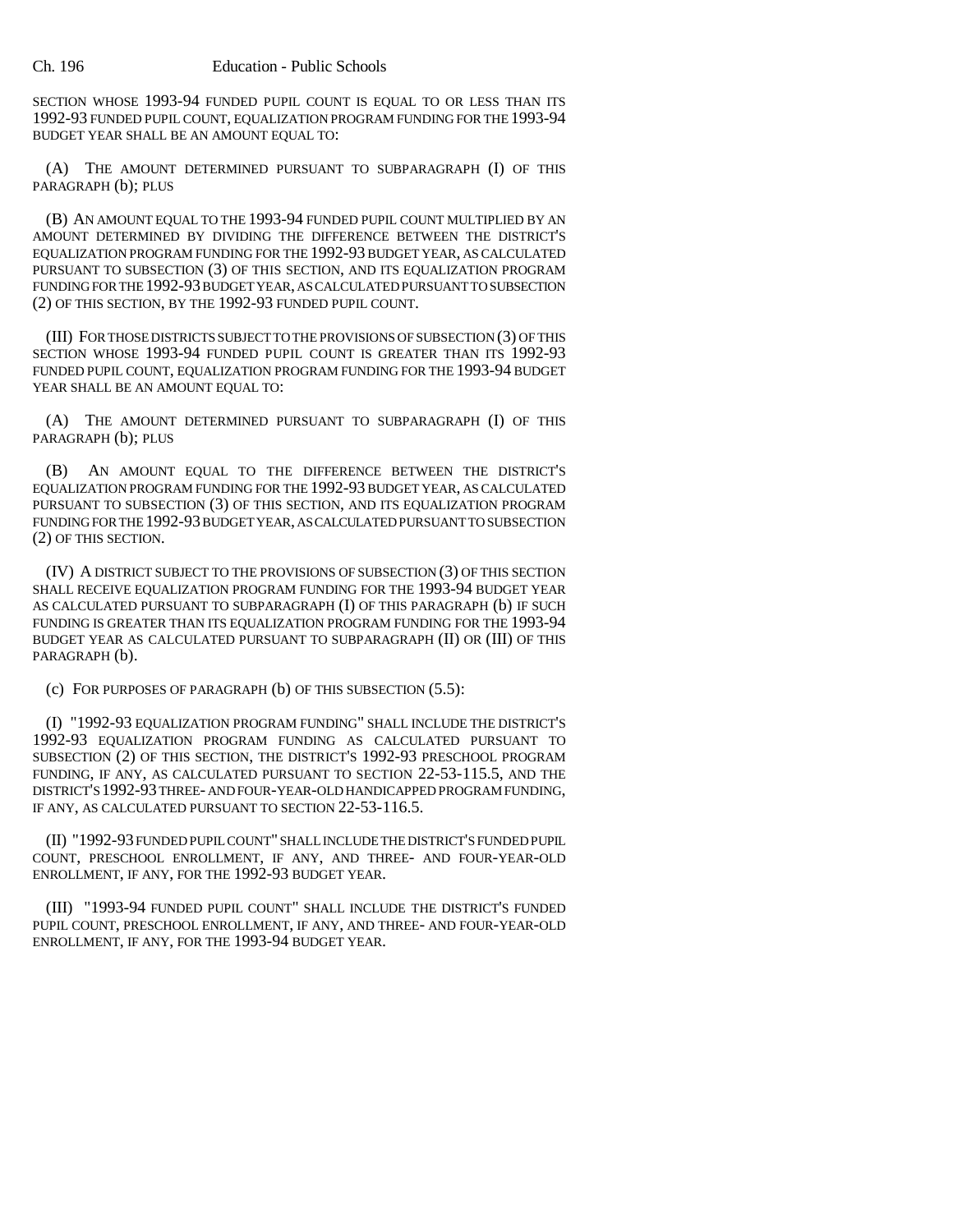**SECTION 2.** 22-53-108 (2) (c) and (3) (c) (I), Colorado Revised Statutes, 1988 Repl. Vol., as amended, are amended to read:

**22-53-108. Pupil funding - components.** (2) (c) Every district shall budget the amount derived by multiplying the funded pupil count of the district by the amount of the first pupil funding component in accordance with this paragraph (c); except that, for the 1992 transitional budget year, such amount to be budgeted shall be divided by two AND, FOR THE 1993-94 BUDGET YEAR, SUCH AMOUNT TO BE BUDGETED SHALL BE DERIVED BY MULTIPLYING THE FUNDED PUPIL COUNT OF THE DISTRICT BY ONE HUNDRED ELEVEN DOLLARS. Such amount shall be allocated, in the discretion of the board of education, to the instructional supplies and materials account, the instructional capital outlay account, or the other instructional purposes account in the general fund created by section 22-45-103 (1) (a) (II), or among such accounts. Moneys may be transferred among the three accounts. The moneys in such accounts shall be used for the purposes set forth in section 22-45-103 (1) (a) (II) and may not be expended by the district for any other purpose. Nothing in this subsection (2) shall be deemed to limit expenditures for instructional supplies and materials, instructional capital outlay, and other instructional purposes to the amount required to be budgeted in accordance with this paragraph (c). Any moneys in such accounts which are not projected to be expended during a budget year shall be budgeted for the purposes set forth in section  $22-45-103$  (1) (a) (II) in the next budget year. Nothing in this subsection (2) shall be construed to require that interest on moneys in such accounts be specifically allocated to such accounts.

(3) (c) (I) Except as otherwise provided in subparagraph (II) of this paragraph (c), every district shall budget the amount derived by multiplying the funded pupil count of the district by the amount of the second pupil funding component in accordance with this paragraph (c); except that, for the 1992 transitional budget year, such amount to be budgeted shall be divided by two AND, FOR THE 1993-94 BUDGET YEAR, SUCH AMOUNT TO BE BUDGETED SHALL BE DERIVED BY MULTIPLYING THE FUNDED PUPIL COUNT OF THE DISTRICT BY TWO HUNDRED TWO DOLLARS. Such amount shall be the minimum required to be budgeted, and the district may elect to budget up to eight hundred dollars multiplied by the funded pupil count of the district. Such amount shall be allocated, in the discretion of the board of education, to the capital reserve fund created by section 22-45-103 (1) (c),  $\sigma$ r the insurance reserve fund created by section 22-45-103 (1) (e), OR TO ANY OTHER FUND ESTABLISHED SOLELY FOR THE MANAGEMENT RISK OF RELATED ACTIVITIES AS IDENTIFIED IN SECTION 24-10-115, C.R.S., AND ARTICLE 13 OF TITLE 29, C.R.S., or between AMONG such funds. Moneys in the capital reserve fund and insurance reserve fund shall be used for the purposes set forth in section 22-45-103 (1) (c) and (1) (e) and may not be expended by the district for any other purpose. The board of education may transfer moneys between the two AMONG THE THREE funds when such transfer is deemed necessary by the board.

**SECTION 3.** The introductory portion to 22-45-103 (1) (c) (I) and 22-45-103 (1) (e), Colorado Revised Statutes, 1988 Repl. Vol., as amended, are amended to read:

**22-45-103. Funds.** (1) The following funds are created for each school district for purposes specified in this article:

(c) **Capital reserve fund.** (I) Moneys allocated pursuant to the provisions of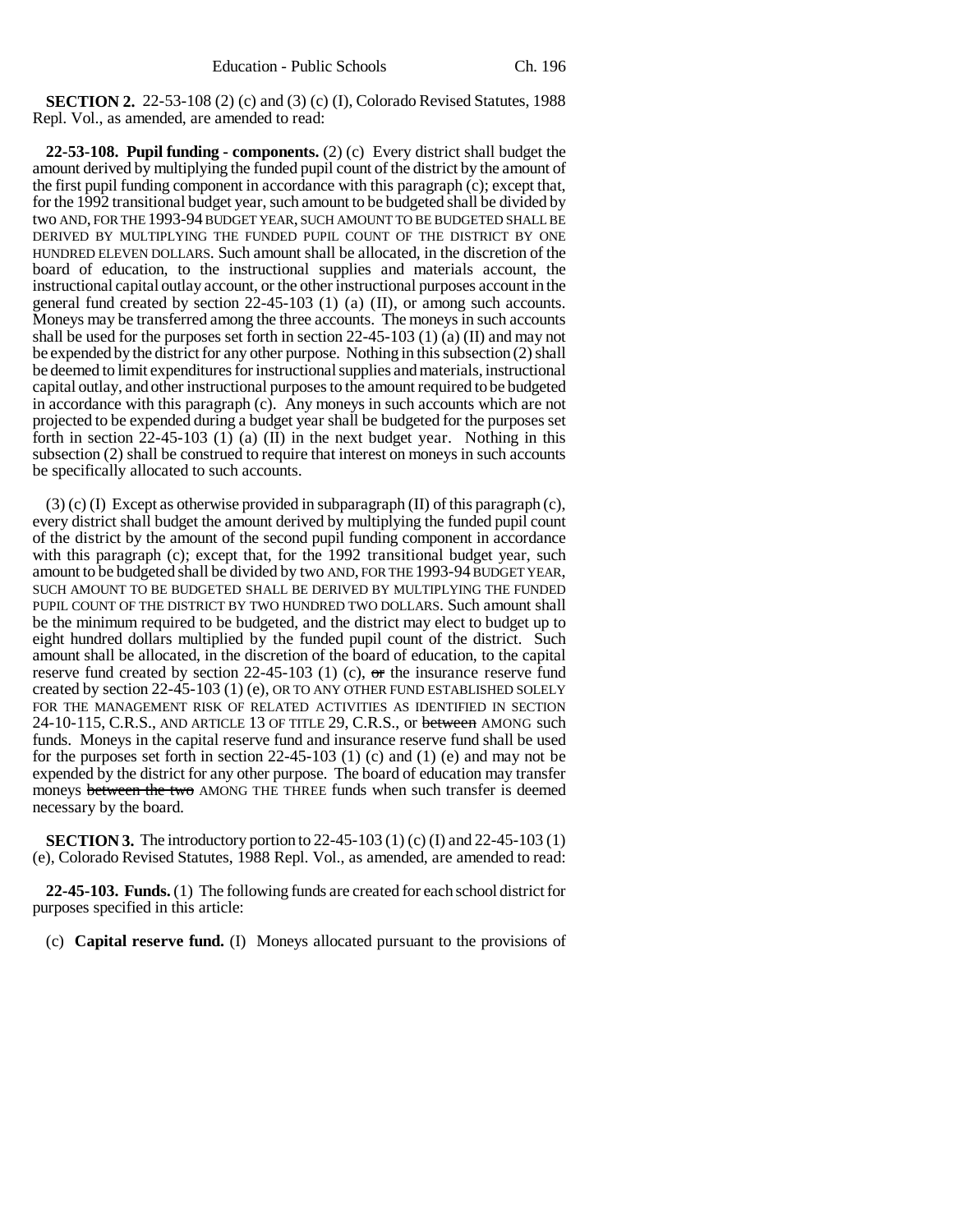section 22-53-108 (3) (c) shall be transferred from the general fund and recorded in the capital reserve fund along with the revenues received pursuant to section 39-5-132, C.R.S. Such revenues may be supplemented by gifts, donations, and tuition receipts. Unencumbered moneys in the fund may be transferred to the insurance reserve fund OR TO ANY OTHER FUND ESTABLISHED SOLELY FOR THE MANAGEMENT RISK OF RELATED ACTIVITIES AS IDENTIFIED IN SECTION 24-10-115, C.R.S., AND ARTICLE 13 OF TITLE 29, C.R.S., by resolution of the board of education when such transfer is deemed necessary by the board or to the general fund for the 1990 budget year in accordance with the provisions of section 22-53-108 (3) (c) (II). Expenditures from the fund shall be limited to long-range capital outlay expenditures and shall be made only for the following purposes:

(e) **Insurance reserve fund.** Moneys allocated pursuant to the provisions of section 22-53-108 (3) (c) shall be transferred from the general fund and recorded in the insurance reserve fund. Unencumbered moneys in the fund may be transferred to the capital reserve fund OR TO ANY OTHER FUND ESTABLISHED SOLELY FOR THE MANAGEMENT RISK OF RELATED ACTIVITIES AS IDENTIFIED IN SECTION 24-10-115, C.R.S., AND ARTICLE 13 OF TITLE 29,C.R.S., by resolution of the board of education when such transfer is deemed necessary by the board or to the general fund for the 1990 budget year in accordance with the provisions of section 22-53-108 (3) (c) (II). Expenditures from the fund shall be limited to the purposes set forth in section 24-10-115, C.R.S., and article 13 of title 29, C.R.S.

**SECTION 4.** 22-53-114 (2), Colorado Revised Statutes, 1988 Repl. Vol., as amended, is amended BY THE ADDITION OF THE FOLLOWING NEW PARAGRAPHS to read:

**22-53-114. Local and state shares of equalization program funding.** (2) (c.7) (I) FOR THE 1993 PROPERTY TAX YEAR, EVERY DISTRICT SHALL LEVY THE LESSER OF:

(A) THE NUMBER OF MILLS LEVIED BY THE DISTRICT FOR THE 1992 PROPERTY TAX YEAR;

(B) THE NUMBER OF MILLS THAT MAY BE LEVIED BY THE DISTRICT UNDER THE PROPERTY TAX REVENUE LIMITATION IMPOSED ON THE DISTRICT BY SECTION 20 OF ARTICLE X OF THE STATE CONSTITUTION;

(C) THE NUMBER OF MILLS CERTIFIED BY THE DEPARTMENT TO BE LEVIED FOR THE 1992 PROPERTY TAX YEAR; OR

(D) THE NUMBER OF MILLS THAT WILL GENERATE PROPERTY TAX REVENUE IN AN AMOUNT EQUAL TO THE DISTRICT'S EQUALIZATION PROGRAM FUNDING, AS CALCULATED PURSUANT TO SECTION 22-53-107 (5.5) (b) (I), MINUS THE DISTRICT'S MINIMUM STATE AID.

(II) THE PROPERTY TAX REVENUE WHICH A DISTRICT IS ENTITLED TO RECEIVE FROM THE LEVY FOR THE 1993 PROPERTY TAX YEAR SHALL BE USED TO FUND THE DISTRICT'S SHARE OF EQUALIZATION PROGRAM FUNDING FOR THE 1993-94 BUDGET YEAR, AND THE TOTAL AMOUNT OF SUCH REVENUE SHALL BE CONSIDERED TO BE COLLECTED DURING SUCH BUDGET YEAR FOR PURPOSES OF DETERMINING THE STATE'S SHARE OF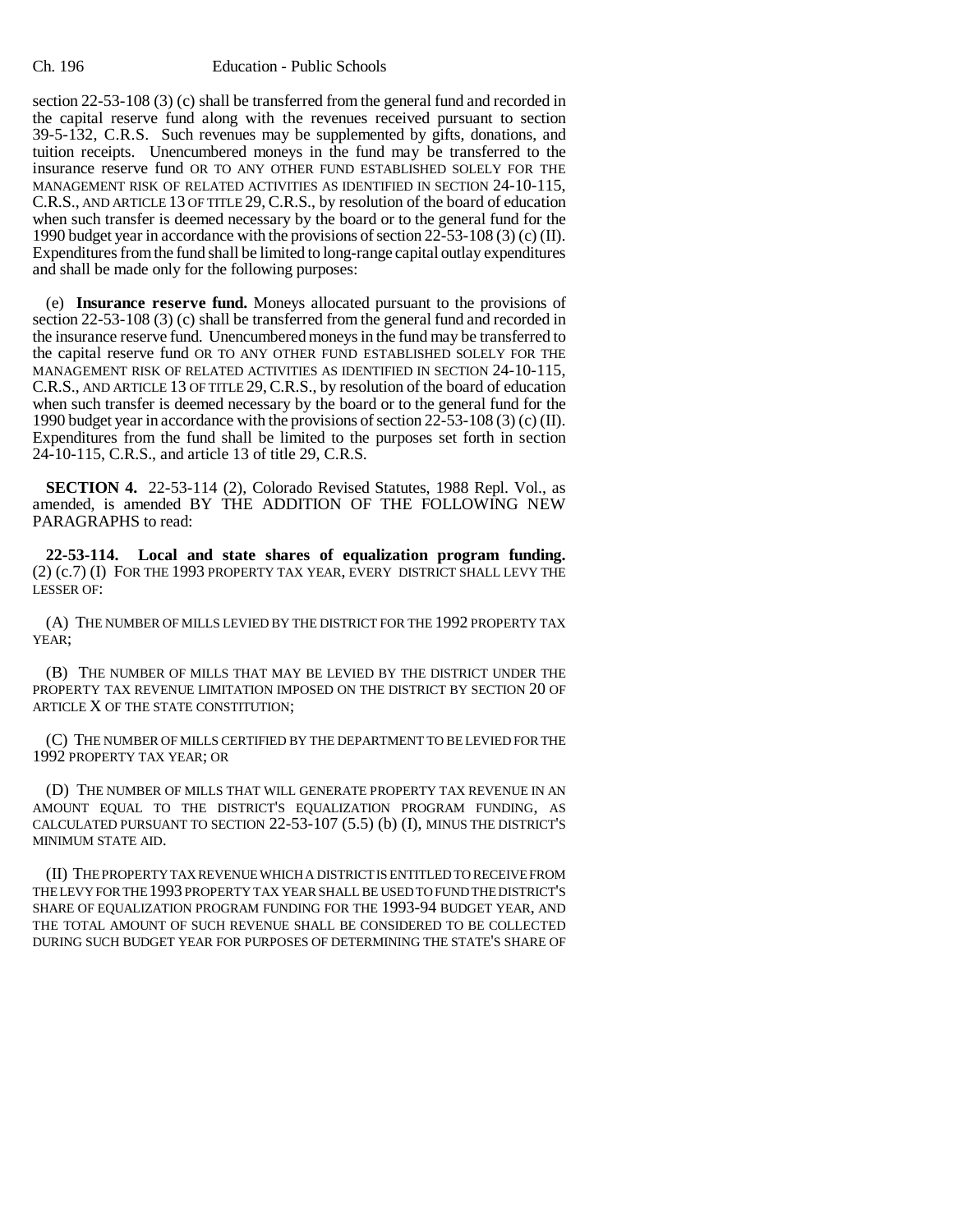#### EQUALIZATION PROGRAM FUNDING.

(e) FOR THE 1993 PROPERTY TAX YEAR AND PROPERTY TAX YEARS THEREAFTER, IN THE CALCULATION OF LOCAL GROWTH FOR PURPOSES OF DETERMINING THE PROPERTY TAX REVENUE LIMITATION IMPOSED ON A DISTRICT BY THE PROVISIONS OF SECTION 20 OF ARTICLE X OF THE STATE CONSTITUTION, A DISTRICT'S STUDENT ENROLLMENT SHALL BE THE DISTRICT'S FUNDED PUPIL COUNT AS DEFINED IN SECTION 22-53-103 (4.5).

**SECTION 5.** The introductory portion to 22-53-114 (2) (d) (I) and 22-53-114 (2) (d)  $(I)$   $(A)$ ,  $(2)$   $(d)$   $(II)$ ,  $(3)$   $(a)$ , and  $(5)$ , Colorado Revised Statutes, 1988 Repl. Vol., as amended, are amended, and the said 22-53-114 is further amended BY THE ADDITION OF A NEW SUBSECTION, to read:

**22-53-114. Local and state shares of equalization program funding.** (2) (d) (I) For the 1993 1994 property tax year and property tax years thereafter, the department of education shall determine and the state board shall certify the number of mills to be levied on the taxable property in each district in order to assure that the state's percentage share of the equalization program funding of all districts in the state is as follows:

### (A) For the 1993-94 budget year, 55.5 percent;

(II) The property tax revenue which a district is entitled to receive from the levy for the 1993 1994 property tax year and property tax years thereafter shall be used to fund the district's share of equalization program funding for the budget year beginning on July 1 of such property tax year, and the total amount of such revenue shall be considered to be collected during such budget year for purposes of determining the state's share of equalization program funding.

(3) (a) (I) The general assembly shall make annual appropriations to fund the state's share of district equalization programs.

(II) (A) IN THE EVENT THAT THE APPROPRIATION FOR THE STATE'S SHARE OF EQUALIZATION PROGRAM FUNDING UNDER THIS PART 1 FOR ANY BUDGET YEAR, AS ESTABLISHED IN THE GENERAL APPROPRIATION ACT, IS NOT SUFFICIENT TO FULLY FUND THE STATE'S SHARE, THE EQUALIZATION PROGRAM FUNDING OF EACH DISTRICT THAT RECEIVES STATE FUNDS SHALL BE REDUCED IN ACCORDANCE WITH THE PROVISIONS OF THIS SECTION. THE AMOUNT OF THE SHORTAGE IN THE APPROPRIATION SHALL BE DIVIDED BY THE TOTAL AMOUNT OF EQUALIZATION PROGRAM FUNDING OF ALL DISTRICTS WHICH RECEIVE STATE FUNDS UNDER THIS PART 1, AS CALCULATED PURSUANT TO SECTION 22-53-107 (2) OR, FOR THE 1993-94 BUDGET YEAR, SECTION 22-53-107 (5.5) (b) (I). THE RESULT SHALL BE STATED AS A PERCENT. THE DEPARTMENT OF EDUCATION SHALL APPLY SUCH PERCENT TO THE EQUALIZATION PROGRAM FUNDING OF EACH DISTRICT, AS CALCULATED PURSUANT TO SECTION 22-53-107 (2) OR, FOR THE 1993-94 BUDGET YEAR, SECTION 22-53-107 (5.5) (b) (I), TO DETERMINE THE REDUCTION FOR EACH DISTRICT WHICH RECEIVES STATE FUNDS. THE RESULTING AMOUNT SHALL BE WITHHELD FROM THE MONTHLY PAYMENTS OF STATE FUNDS REMAINING TO BE MADE TO THE DISTRICT PRIOR TO THE JUNE 30 NEXT FOLLOWING AND SHALL BE DIVIDED EQUALLY AMONG ALL SUCH REMAINING PAYMENTS. NOTHING IN THIS SUBPARAGRAPH (II) SHALL REQUIRE THE WITHHOLDING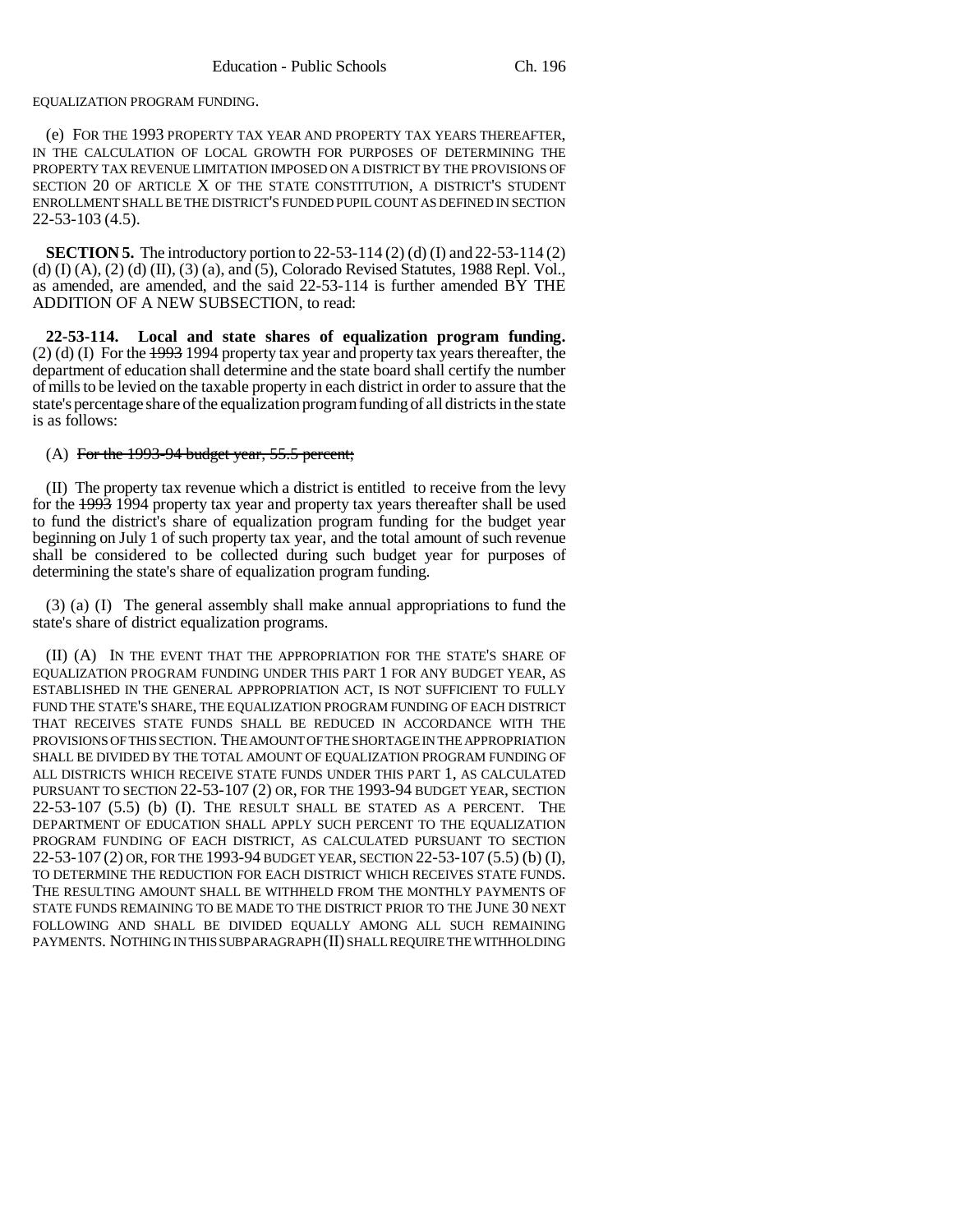#### Ch. 196 Education - Public Schools

## FROM ANY DISTRICT OF MORE FUNDS THAN REMAIN TO BE PAID THERETO.

(B) IN DETERMINING ANY SHORTAGE IN THE APPROPRIATION FOR THE 1993-94 BUDGET YEAR, THE AMOUNT OF THE APPROPRIATION TO BE USED IN SUCH CALCULATION SHALL BE THE APPROPRIATION, AS ESTABLISHED IN THE 1993 GENERAL APPROPRIATION ACT, REDUCED BY THE DOLLAR AMOUNT EXPENDED TO FUND INCREASES IN DISTRICTS' EQUALIZATION PROGRAM FUNDING PURSUANT TO SECTION 22-53-107.3 (2).

(4.5) NOTWITHSTANDING ANY PROVISION OF THIS SECTION TO THE CONTRARY, THE STATE'S SHARE OF THE 1993-94 EQUALIZATION PROGRAM FUNDING OF A DISTRICT SHALL BE DETERMINED USING THE DISTRICT'S FUNDING AS CALCULATED PURSUANT TO SECTION 22-53-107 (5.5) (b) (I).

(5) (a) For any budget year, any district which is subject to the provisions of section 22-53-107 (3) shall first levy the number of mills established by the department of education pursuant to subsection (2) of this section to fund the district's share of its equalization program funding as calculated in accordance with the provisions of section  $22-\overline{5}3-\overline{1}07$  (2). If the district wishes to raise the difference between its equalization program funding as calculated in accordance with the provisions of section 22-53-107 (2) and its equalization program funding as calculated in accordance with the provisions of section 22-53-107 (3), the district may then make an additional levy of the number of mills necessary to raise such amount or any portion thereof; EXCEPT THAT, FOR THE 1993-94 BUDGET YEAR AND BUDGET YEARS THEREAFTER, THE TOTAL NUMBER OF MILLS LEVIED PURSUANT TO SUBSECTION (2) OF THIS SECTION AND THIS SUBSECTION (5) CANNOT EXCEED THE LESSER OF THE DISTRICT'S PRIOR YEAR'S LEVY OR THE DISTRICT'S ALLOWABLE LEVY UNDER THE PROPERTY TAX REVENUE LIMITATION IMPOSED ON SAID DISTRICT BY SECTION 20 OF ARTICLE X OF THE STATE CONSTITUTION.

(b) FOR THE 1993-94 BUDGET YEAR ONLY, THE REFERENCE IN PARAGRAPH (a) OF THIS SUBSECTION (5) TO EQUALIZATION PROGRAM FUNDING AS CALCULATED IN ACCORDANCE WITH THE PROVISIONS OF SECTION 22-53-107 (2) SHALL MEAN EQUALIZATION PROGRAM FUNDING AS CALCULATED IN ACCORDANCE WITH THE PROVISIONS OF SECTION 22-53-107 (5.5) (b) (I), AND THE REFERENCE TO EQUALIZATION PROGRAM FUNDING AS CALCULATED IN ACCORDANCE WITH THE PROVISIONS OF SECTION 22-53-107 (3) SHALL MEAN EQUALIZATION PROGRAM FUNDING AS CALCULATED IN ACCORDANCE WITH THE PROVISIONS OF SECTION 22-53-107 (5.5) (b) (II) OR (5.5) (b) (III), WHICHEVER IS APPLICABLE.

**SECTION 6.** Part 1 of article 53 of title 22, Colorado Revised Statutes, 1988 Repl. Vol., as amended, is amended BY THE ADDITION OF A NEW SECTION to read:

**22-53-107.3. Increase in equalization program funding for 1993-94 budget year.** (1) (a) THE GENERAL ASSEMBLY HEREBY FINDS AND DECLARES THAT SCHOOL FINANCE FUNDING FOR THE 1993-94 BUDGET YEAR AND BUDGET YEARS THEREAFTER WILL BE AFFECTED BY:

(I) UNAVAILABILITY OF REVENUES FOR SCHOOL FINANCE FUNDING IN THE 1993-94 BUDGET YEAR.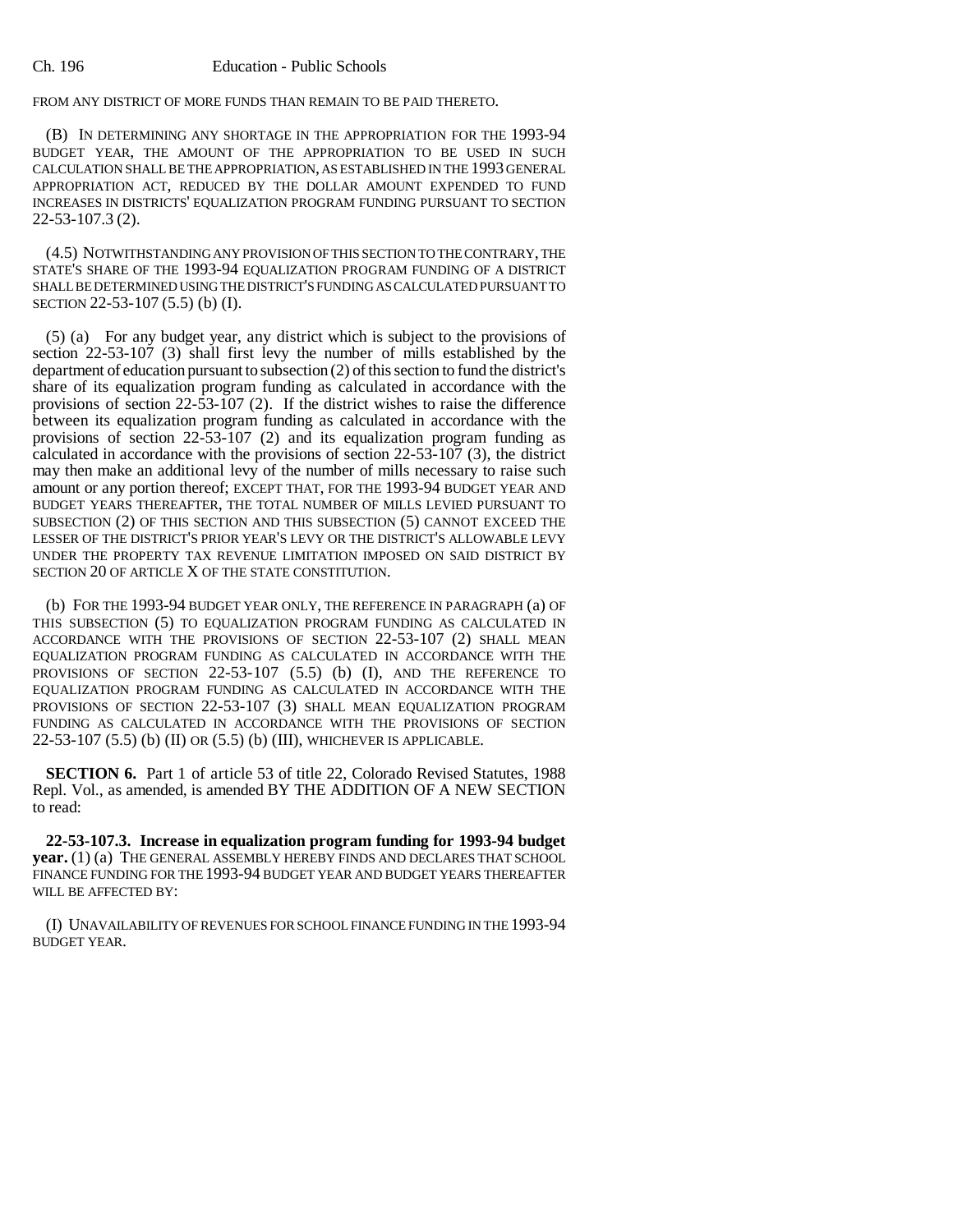(II) LIMITS ON THE GROWTH OF SPENDING AND THE GROWTH IN PROPERTY TAX REVENUE FOR SCHOOLS IMPOSED BY SECTION 20 OF ARTICLE X OF THE STATE CONSTITUTION WHICH TAKE EFFECT FOR THE 1993-94 BUDGET YEAR AND ARE BASED UPON FISCAL YEAR SPENDING AND REVENUE FOR THE 1992-93 BUDGET YEAR.

(III) AN EVALUATION OF THE CURRENT SCHOOL FINANCE SYSTEM BY THE GENERAL ASSEMBLY DURING THE 1993 INTERIM WHICH MAY RESULT IN A NEW SCHOOL FINANCE SYSTEM BEING IMPLEMENTED FOR THE 1994-95 BUDGET YEAR.

(b) THE GENERAL ASSEMBLY FURTHER FINDS AND DECLARES THAT:

(I) UNAVAILABILITY OF REVENUES MAY RESULT IN REDUCED SCHOOL FINANCE FUNDING FOR MANY DISTRICTS IN 1993-94 WHICH IS BELOW THE DISTRICT'S ALLOWABLE 1993-94 FISCAL YEAR SPENDING UNDER SECTION 20 OF ARTICLE X OF THE STATE CONSTITUTION. BECAUSE INCREASES IN SPENDING UNDER SAID CONSTITUTIONAL PROVISION ARE BASED UPON THE PRIOR YEAR'S FISCAL YEAR SPENDING, LOWER 1993-94 FUNDING MAY PERMANENTLY REDUCE DISTRICT SPENDING LIMITS FOR ENSUING FISCAL YEARS.

(II) AN EVALUATION OF THE CURRENT SCHOOL FINANCE SYSTEM DURING THE 1993 INTERIM MAY RESULT IN THE PASSAGE OF A NEW SCHOOL FINANCE ACT WHICH SHOWS THAT CERTAIN DISTRICTS WERE UNDERFUNDED UNDER THE CURRENT SYSTEM AND THAT FUNDING FOR SUCH DISTRICTS SHOULD BE INCREASED FOR THE 1994-95 BUDGET YEAR.

(III) AN INCREASE IN FUNDING THROUGH A NEW SCHOOL FINANCE ACT MAY NOT BE POSSIBLE FOR SUCH DISTRICTS IF THE INCREASE IN FUNDING IS PREVENTED BY A SPENDING LIMIT WHICH HAS BEEN PERMANENTLY REDUCED BY THE OPERATION OF SECTION 20 OF ARTICLE X OF THE STATE CONSTITUTION.

(c) TO AVOID THE PERMANENT REDUCTIONS IN ALLOWABLE FISCAL YEAR SPENDING LIMITS DESCRIBED IN PARAGRAPH (b) OF THIS SUBSECTION (1) TO THE EXTENT PRACTICABLE, THE GENERAL ASSEMBLY HEREBY FINDS AND DECLARES THAT THE EQUALIZATION PROGRAM FUNDING OF ELIGIBLE SCHOOL DISTRICTS SHOULD BE INCREASED FOR THE 1993-94 BUDGET YEAR.

(2) A DISTRICT SHALL BE ELIGIBLE FOR AN INCREASE IN ITS 1993-94 EQUALIZATION PROGRAM FUNDING, AS CALCULATED PURSUANT TO SECTION 22-53-107 (5.5) AND AS REDUCED PURSUANT TO SECTION 22-53-114 (3) (a) (II), IF APPLICABLE, IF THE DISTRICT'S 1993-94 PER PUPIL FUNDING IS LESS THAN NINETY-FOUR AND ONE-HALF PERCENT OF THE 1993-94 STATEWIDE AVERAGE PER PUPIL FUNDING. THE EQUALIZATION PROGRAM FUNDING OF AN ELIGIBLE DISTRICT SHALL BE INCREASED BY THE PER PUPIL DOLLAR AMOUNT SPECIFIED IN THIS SUBSECTION (2) MULTIPLIED BY THE DISTRICT'S 1993-94 FUNDED PUPIL COUNT AS DEFINED IN SECTION 22-53-107 (5.5). THE PER PUPIL DOLLAR AMOUNT OF INCREASE FOR A DISTRICT SHALL BE DETERMINED AS FOLLOWS:

(a) IF THE DISTRICT'S 1993-94 PER PUPIL FUNDING IS LESS THAN NINETY-TWO AND ONE-HALF PERCENT OF THE 1993-94 STATEWIDE AVERAGE PER PUPIL FUNDING, THE PER PUPIL DOLLAR AMOUNT OF INCREASE SHALL BE THIRTY-ONE DOLLARS AND NINETY-THREE CENTS.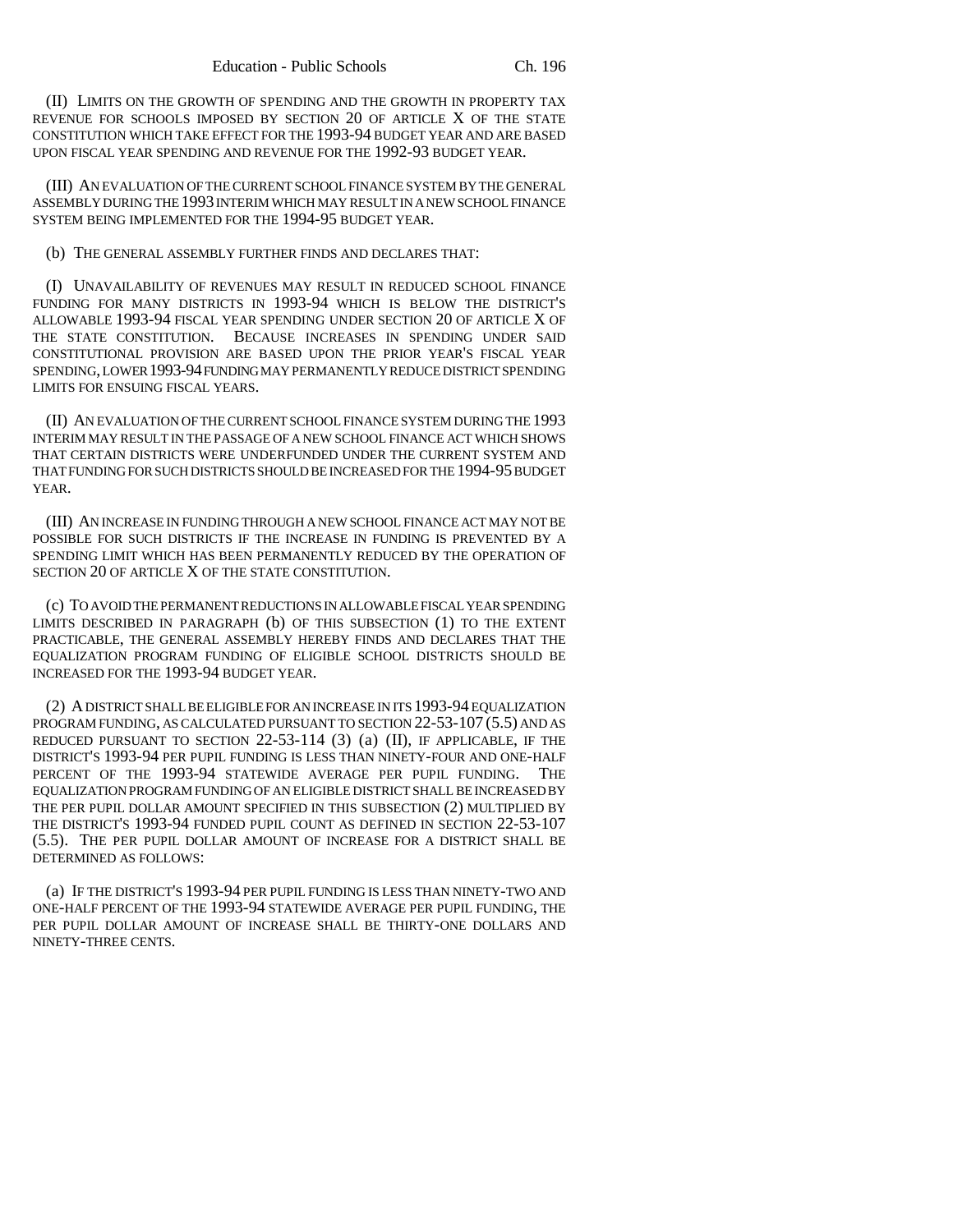#### Ch. 196 Education - Public Schools

(b) IF THE DISTRICT'S 1993-94 PER PUPIL FUNDING IS NINETY-TWO AND ONE-HALF PERCENT OR GREATER OF THE 1993-94 STATEWIDE AVERAGE PER PUPIL FUNDING BUT LESS THAN NINETY-FOUR AND ONE-HALF PERCENT OF THE 1993-94 STATEWIDE AVERAGE PER PUPIL FUNDING, THE PER PUPIL DOLLAR AMOUNT OF INCREASE SHALL BE TWENTY-FOUR DOLLARS AND FORTY-THREE CENTS.

(3) FOR PURPOSES OF SUBSECTION (2) OF THIS SECTION:

(a) "1993-94 PER PUPIL FUNDING" MEANS THE AMOUNT OF REVENUE PER PUPIL RECEIVED BY A DISTRICT FROM EQUALIZATION PROGRAM FUNDING FOR THE 1993-94 BUDGET YEAR, AS CALCULATED PURSUANT TO SECTION 22-53-107 (5.5) (b) (I), AS REDUCED PURSUANT TO SECTION 22-53-114 (3) (a) (II), IF APPLICABLE, AND AS INCREASED BY THE AMOUNT RAISED PURSUANT TO SECTION 22-53-114 (5), IF ANY.

(b) "1993-94 STATEWIDE AVERAGE PER PUPIL FUNDING" MEANS THE AVERAGE AMOUNT OF REVENUE PER PUPIL RECEIVED BY ALL DISTRICTS FROM EQUALIZATION PROGRAM FUNDING FOR THE 1993-94 BUDGET YEAR, AS CALCULATED PURSUANT TO SECTION 22-53-107 (5.5) (b) (I), AS REDUCED PURSUANT TO SECTION 22-53-114 (3) (a) (II), AND AS INCREASED BY THE AMOUNTS RAISED PURSUANT TO SECTION 22-53-114 (5).

(4) THE INCREASE IN EQUALIZATION PROGRAM FUNDING PROVIDED BY THIS SECTION SHALL BE FUNDED FROM THE APPROPRIATION FOR THE STATE'S SHARE OF 1993-94 EQUALIZATION PROGRAM FUNDING IN THE 1993 GENERAL APPROPRIATION ACT; EXCEPT THAT THE AMOUNT OF SUCH APPROPRIATION TO BE USED TO FUND THIS SECTION SHALL NOT EXCEED FIVE MILLION DOLLARS. THE PER PUPIL DOLLAR AMOUNT OF INCREASES SPECIFIED IN SUBSECTION (2) OF THIS SECTION SHALL BE ADJUSTED AS NECESSARY TO REMAIN WITHIN SUCH DOLLAR AMOUNT.

**SECTION 7.** 22-53-115.5, Colorado Revised Statutes, 1988 Repl. Vol., as amended, is amended BY THE ADDITION OF A NEW SUBSECTION to read:

**22-53-115.5. Preschool program funding for districts with preschool programs.** (3) FOR THE 1993-94 BUDGET YEAR, THE PRESCHOOL PROGRAM FUNDING OF A DISTRICT SHALL BE CALCULATED AS A PART OF EQUALIZATION PROGRAM FUNDING UNDER THE PROVISIONS OF SECTION 22-53-107 (5.5) AND NOT CALCULATED IN ACCORDANCE WITH THE PROVISIONS OF SUBSECTION (1) OF THIS SECTION.

**SECTION 8.** 22-53-116.5, Colorado Revised Statutes, 1988 Repl. Vol., as amended, is amended BY THE ADDITION OF A NEW SUBSECTION to read:

**22-53-116.5. Program funding for districts with programs for three- and four-year-old handicapped children.** (3) FOR THE 1993-94 BUDGET YEAR, THE THREE- AND FOUR-YEAR-OLD HANDICAPPED PROGRAM FUNDING OF A DISTRICT SHALL BE CALCULATED AS A PART OF EQUALIZATION PROGRAM FUNDING UNDER THE PROVISIONS OF SECTION 22-53-107 (5.5) AND NOT CALCULATED IN ACCORDANCE WITH THE PROVISIONS OF SUBSECTION (1) OF THIS SECTION.

**SECTION 9.** 22-53-117 (1) (a) (II), (1) (b), and (1) (c), Colorado Revised Statutes, 1988 Repl. Vol., as amended, are amended to read: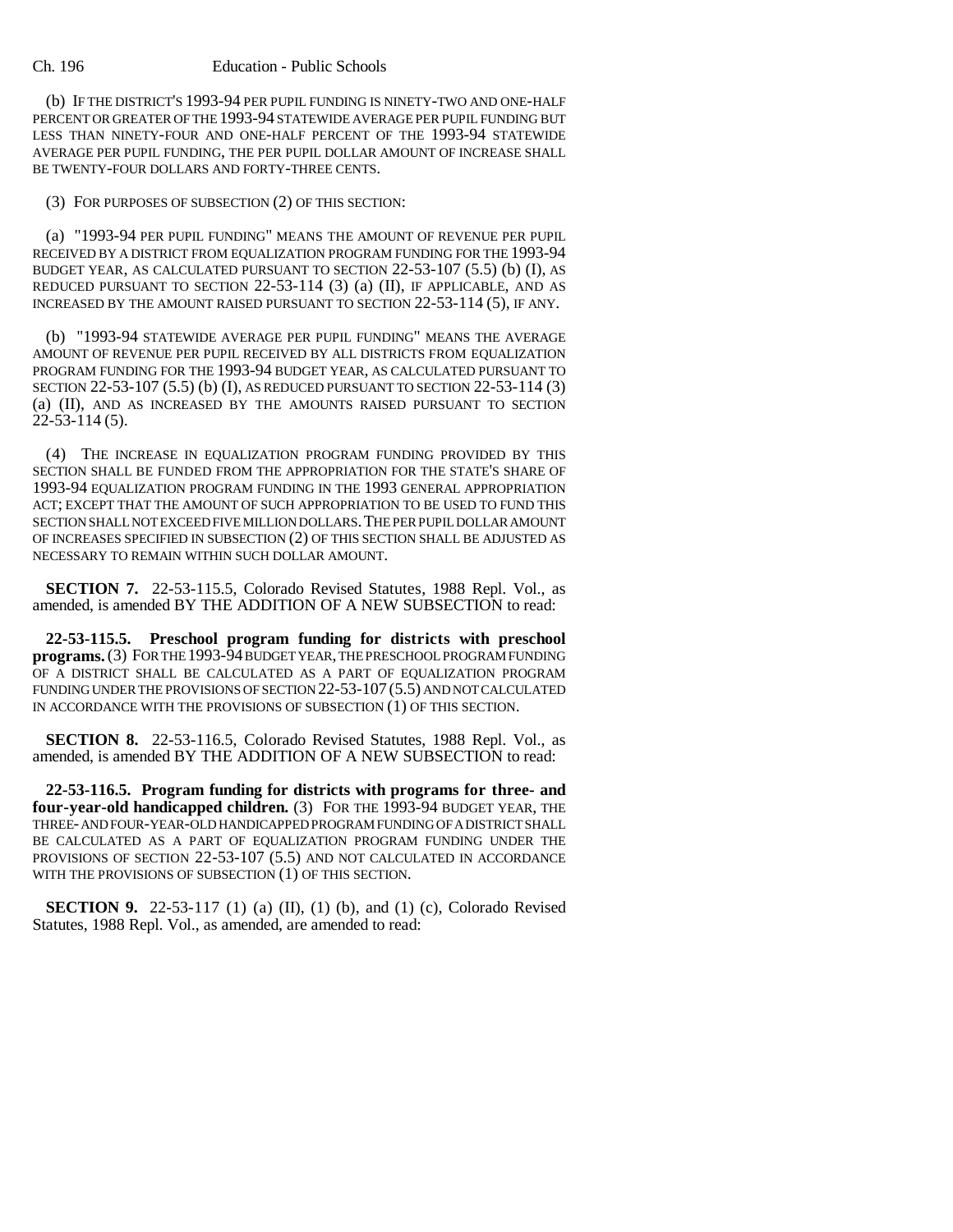**22-53-117. Authorization of additional local revenues.** (1) (a) (II) Effective July 1, 1992, and ending with the election preceding the 1994-95 budget year, any district which desires to raise and expend local property tax revenues in excess of its equalization program funding as determined in accordance with section 22-53-107 may submit to the eligible electors of the district, at an election, the question of whether the district should be authorized to raise and expend additional local revenues, subject to the limitations of paragraph (b) of this subsection (1), thereby authorizing an additional levy for the district's general fund for the then current budget year and each budget year thereafter. The election shall be held at the general election in even-numbered years and at a special election in odd-numbered years, which special election shall be held on the first Tuesday after the first Monday in November and shall be conducted pursuant to the provisions of articles 1 to 13 of title 1, C.R.S. At the election, the question appearing on the ballot shall be substantially as follows:

"Shall the board of education of (Name of school district) be granted authority to levy an additional tax for the general fund of the district in (budget year) and for each budget year thereafter for the purpose of providing additional local property tax revenues for educational purposes in an amount not to exceed dollars? If the additional levy is approved, the estimated total mill levy for the general fund of the school district for (calendar year) will be in an amount not to exceed mills and which shall be the sole responsibility of local taxpayers; if the additional levy is not approved, the estimated total mill levy for the general fund of the school district for (calendar year) will be mills."

(b) Whenever a district is granted the authority to raise and expend additional local property tax revenues, the specific dollar amount approved at the election, in addition to specific dollar amounts of additional local property tax revenues approved at previous elections, shall be the maximum that may be raised and expended under this part 1 in addition to the district's equalization program funding and any funds received pursuant to section 22-53-116. The total dollar amount of additional local property tax revenues which may be raised and expended pursuant to the provisions of this section shall not be increased unless the district submits the question of the increase to the eligible electors in the manner provided in paragraph (a) of this subsection (1) or unless the question of the increase is submitted to the eligible electors by initiative in the manner provided in paragraph (a.5) of this subsection (1). The total additional local property tax revenues which may be authorized at elections held pursuant to this section shall not exceed under any circumstances ten FIFTEEN percent of the district's equalization program funding, as determined pursuant to section  $22-53-107$  (2), for the budget year in which the election at which the ten FIFTEEN percent limitation was reached or two hundred thousand dollars, whichever is greater. Once a district reaches the limitation, the district shall not be authorized to hold another election pursuant to this section; except that the district shall be authorized to hold elections to reduce the amount of local property tax revenues pursuant to the provisions of paragraph (a.7) of this subsection (1).

(c) (I) The limitation on additional local property tax revenues authorized at an election held in November of 1991 shall be determined using the district's equalization program funding as calculated pursuant to section 22-53-107 (2) or (3), whichever is applicable, prior to the adjustment required by subsection (5) of said section.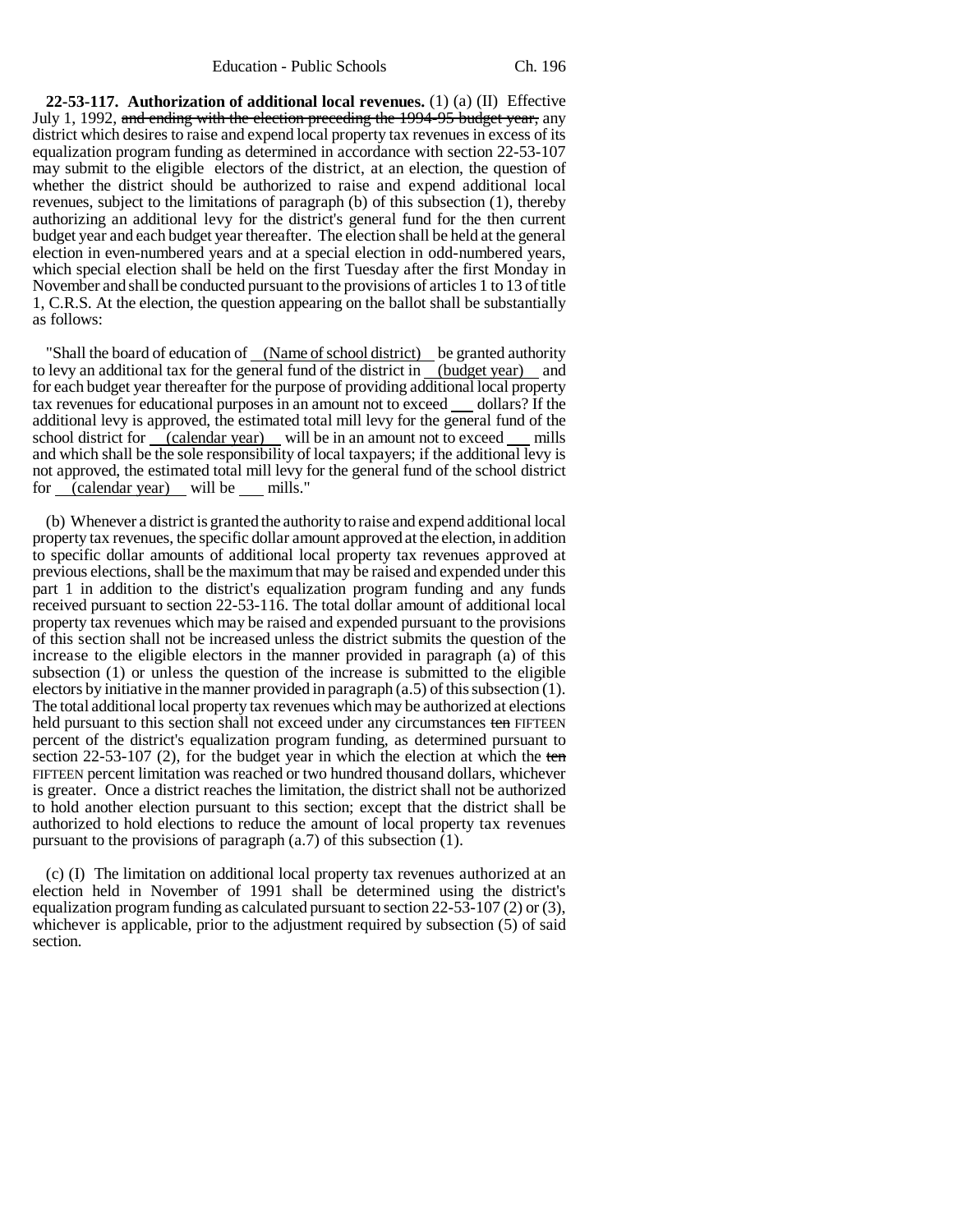(II) In applying the limitation in paragraph (b) of this subsection (1) to those districts that hold elections on and after January 1, 1992, any additional local revenues authorized at elections held under the provisions of this section prior to January 1, 1992, shall be counted towards such limitation.

(III) NOTWITHSTANDING THE PROVISIONS OF PARAGRAPH (b) OF THIS SUBSECTION (1), THE LIMITATION ON ADDITIONAL LOCAL PROPERTY TAX REVENUES AUTHORIZED AT AN ELECTION HELD IN NOVEMBER OF 1993 SHALL BE DETERMINED USING THE DISTRICT'S EQUALIZATION PROGRAM FUNDING AS CALCULATED PURSUANT TO SECTION 22-53-107 (5.5) (b) (I).

(IV) (A) IN APPLYING THE LIMITATION IN PARAGRAPH (b) OF THIS SUBSECTION (1) TO THOSE DISTRICTS THAT HOLD ELECTIONS IN NOVEMBER OF 1993, AND THEREAFTER, ANY ADDITIONAL LOCAL REVENUES AUTHORIZED AT ELECTIONS HELD UNDER THE PROVISIONS OF THIS SECTION PRIOR TO JANUARY 1, 1993, SHALL BE COUNTED TOWARDS SUCH LIMITATION.

(B) IF A DISTRICT'S 1993-94 EQUALIZATION PROGRAM FUNDING WAS NOT SUBJECT TO THE PERCENTAGE REDUCTION PURSUANT TO SECTION 22-53-114 (3) (a) (II), THE FIFTEEN PERCENT LIMITATION IN PARAGRAPH (b) OF THIS SUBSECTION (1) APPLICABLE TO SUCH DISTRICT FOR THE ELECTION IN NOVEMBER OF 1993 SHALL BE REDUCED BY THE PERCENTAGE REDUCTION ESTABLISHED PURSUANT TO SAID SECTION 22-53-114 (3) (a) (II). THE MAXIMUM DOLLAR AMOUNT WHICH MAY BE APPROVED AT SUCH ELECTION SHALL BE A DOLLAR AMOUNT EQUAL TO THE DISTRICT'S 1993-94 EQUALIZATION PROGRAM FUNDING MULTIPLIED BY SUCH REDUCED PERCENTAGE LIMITATION DECREASED BY ANY DOLLAR AMOUNT AUTHORIZED AT ELECTIONS HELD PRIOR TO NOVEMBER OF 1993. IF THE TOTAL DOLLAR AMOUNT AUTHORIZED AT ELECTIONS HELD PRIOR TO NOVEMBER OF 1993 EXCEEDS A DOLLAR AMOUNT EQUAL TO THE DISTRICT'S 1993-94 EQUALIZATION PROGRAM FUNDING MULTIPLIED BY SUCH REDUCED PERCENTAGE LIMITATION, THE DISTRICT SHALL BE PROHIBITED FROM HOLDING AN ELECTION IN NOVEMBER OF 1993.

**SECTION 10.** The introductory portion to 22-53-124 (1), Colorado Revised Statutes, 1988 Repl. Vol., is amended, and the said 22-53-124 (1) is further amended BY THE ADDITION OF A NEW PARAGRAPH, to read:

**22-53-124. Contingency reserve.** (1) An amount to be determined by the general assembly shall be appropriated annually to the state public school fund as a contingency reserve. IN DECIDING THE AMOUNT TO BE APPROPRIATED TO THE CONTINGENCY RESERVE, THE GENERAL ASSEMBLY MAY TAKE INTO CONSIDERATION ANY RECOMMENDATIONS MADE BY THE DEPARTMENT OF EDUCATION, BUT NOTHING IN THIS SECTION SHALL BE CONSTRUED TO OBLIGATE THE GENERAL ASSEMBLY TO PROVIDE SUPPLEMENTAL ASSISTANCE TO ALL DISTRICTS DETERMINED TO BE IN NEED THEREOF OR FULLY FUND THE TOTAL AMOUNT OF SUCH NEED. The state board is authorized to approve and order payments from such contingency reserve for supplemental assistance to districts determined to be in need thereof as the result of any or all of the following circumstances:

(b.5) THE AMOUNT OF PROPERTY TAX LEVIED AND COLLECTED PURSUANT TO SECTION 39-10-114, C.R.S., IS INSUFFICIENT FOR THE PURPOSE OF MAKING ABATEMENTS AND REFUNDS OF PROPERTY TAXES WHICH THE DISTRICT IS REQUIRED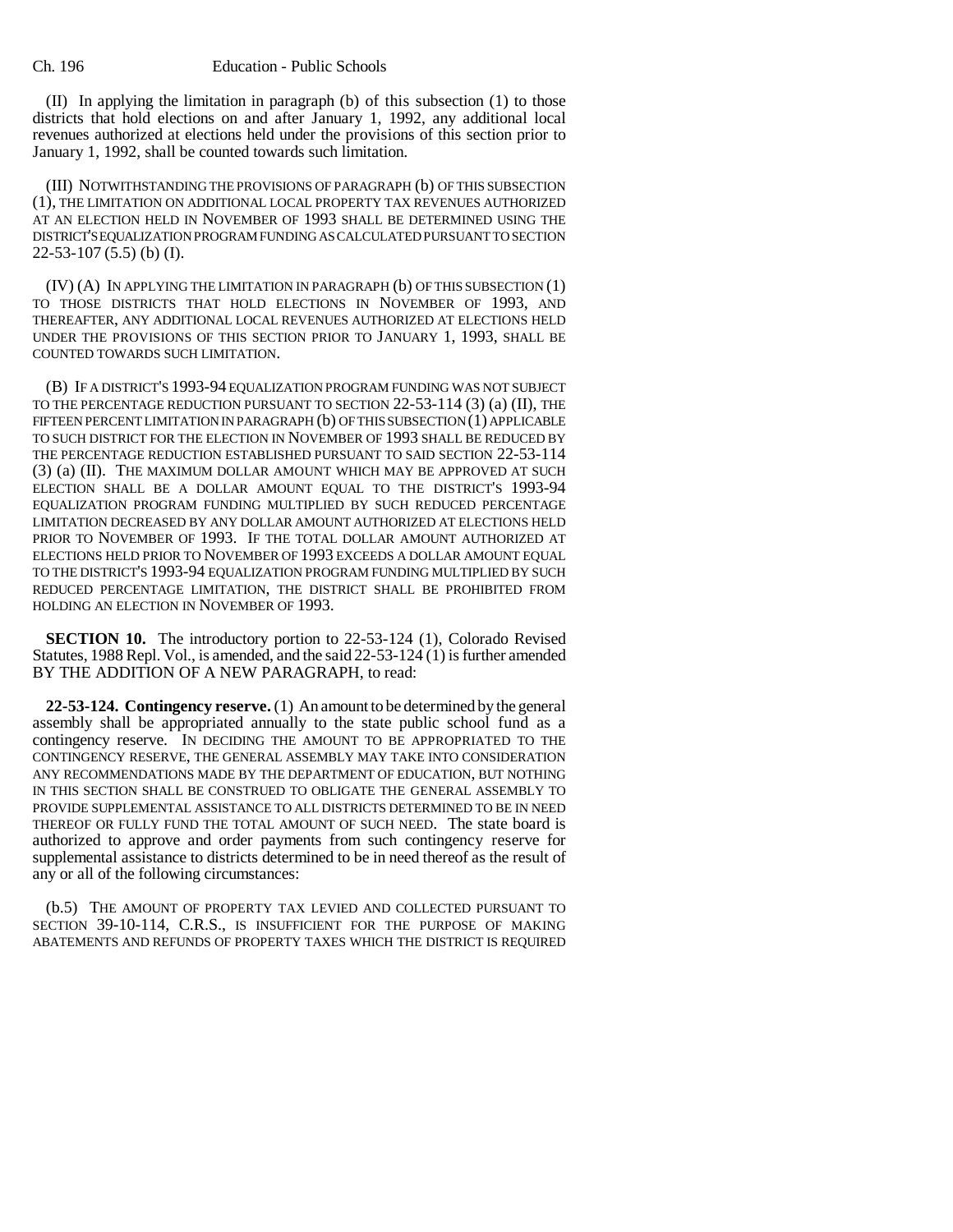TO MAKE PURSUANT TO SAID SECTION. IN DETERMINING WHICH DISTRICTS RECEIVE PAYMENTS PURSUANT TO THIS PARAGRAPH (b.5) AND THE AMOUNT OF SUCH PAYMENTS, THE STATE BOARD SHALL CONSIDER THE AMOUNT OF THE INSUFFICIENCY AS A PERCENTAGE OF THE DISTRICT'S TOTAL EQUALIZATION PROGRAM FUNDING.

**SECTION 11.** 22-44-110 (5), Colorado Revised Statutes, 1988 Repl. Vol., is amended to read:

**22-44-110. Budget - consideration - adoption.** (5) After adoption of the budget, the board shall not review or change the budget except as authorized by this article, but the board may, by appropriate entry at any time prior to the certification of needed tax revenues to the board of county commissioners, revise the amount of needed tax revenues for any fund, but such a revision shall not change the amount appropriated to any fund, function, or object; except that, where money for a specific purpose from other than ad valorem taxes subsequently becomes available to meet a contingency, a supplemental budget for expenditures not to exceed the amount of said money may be adopted and appropriation of said money made therefrom AFTER THE ADOPTION OF THE BUDGET, THE BOARD MAY REVIEW AND CHANGE THE BUDGET, WITH RESPECT TO BOTH REVENUES AND EXPENDITURES, AT ANY TIME PRIOR TO SEPTEMBER 30 OF THE FISCAL YEAR FOR WHICH THE BUDGET WAS ADOPTED. AFTER SEPTEMBER 30, THE BOARD SHALL NOT REVIEW OR CHANGE THE BUDGET EXCEPT AS AUTHORIZED BY THIS ARTICLE.

**SECTION 12.** 22-44-111 (2), Colorado Revised Statutes, 1988 Repl. Vol., is amended to read:

**22-44-111. Budget - filing.** (2) Certified copies of the adopted budget and appropriation resolution shall be filed with the commissioner of education within thirty days after the beginning NO LATER THAN OCTOBER 15 of the fiscal year for which the budget was adopted.

**SECTION 13.** 22-44-117, Colorado Revised Statutes, 1988 Repl. Vol., is amended to read:

**22-44-117. Budget - minimum content.** The commissioner of education has authority to SHALL prescribe the form of school district budgets, WHICH SHALL BE UNIFORM FOR ALL SCHOOL DISTRICTS. THE COMMISSIONER SHALL DEVELOP SUCH UNIFORM BUDGET REPORTING FORMAT IN CONSULTATION WITH PARENTS, TEACHERS, AND SCHOOL DISTRICT REPRESENTATIVES IN ORDER TO ENSURE THAT BUDGETS ARE UNDERSTANDABLE TO THE GENERAL PUBLIC AND ALLOW COMPARISONS OF COSTS BETWEEN SCHOOLS WITHIN A SCHOOL DISTRICT AND WITH OTHER SCHOOL DISTRICTS OR OTHER COMPARABLE ORGANIZATIONS.

**SECTION 14.** 29-1-606 (1), (4), and (5) (a) and the introductory portion to 29-1-606 (5) (b), Colorado Revised Statutes, 1986 Repl. Vol., as amended, are amended to read:

**29-1-606. Submission of reports.** (1) (a) EXCEPT AS OTHERWISE REQUIRED IN PARAGRAPH (b) OF THIS SUBSECTION (1), each audit required by this part 6 shall be completed and the audit report thereon submitted by the auditor to the local government within six months after the close of the fiscal year of the local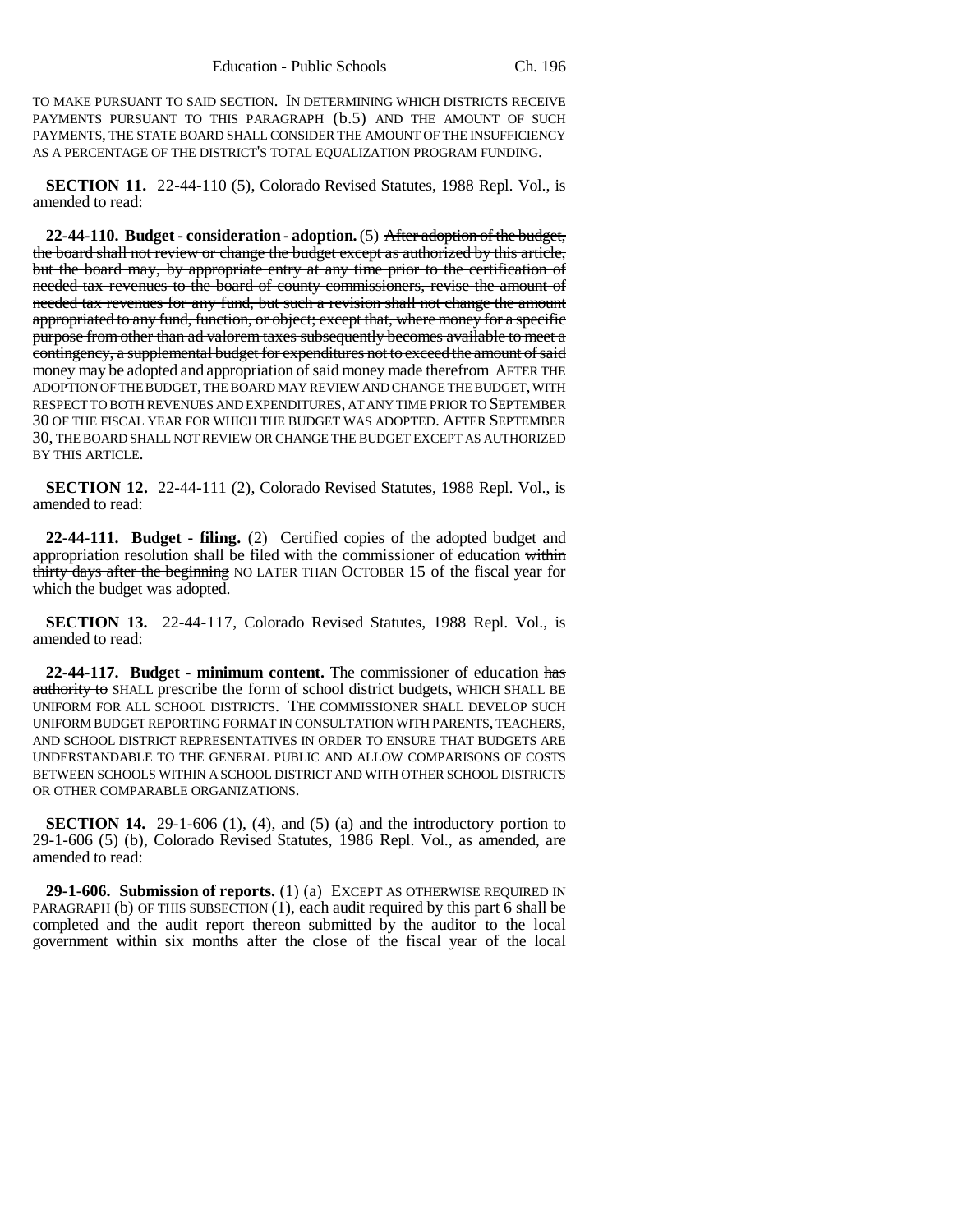## government.

(b) THE AUDIT REQUIRED BY THIS PART 6 FOR SCHOOL DISTRICTS SHALL BE COMPLETED AND THE AUDIT REPORT THEREON SUBMITTED BY THE AUDITOR TO THE SCHOOL DISTRICT WITHIN FIVE MONTHS AFTER THE CLOSE OF THE FISCAL YEAR OF THE SCHOOL DISTRICT.

(4) If within seven months after the end of the fiscal year of the local government ONE MONTH AFTER THE TIME PERIOD PROVIDED IN SUBSECTION (1) OF THIS SECTION the local government is unable to file an audit report with the state auditor, the governing body of the local government shall submit to the state auditor a written request for extension of time to file. Such request for extension shall be submitted within seven months after the close of the fiscal year of the local government NO LATER THAN ONE MONTH AFTER THE TIME PERIOD PROVIDED IN SUBSECTION (1) OF THIS SECTION. The state auditor may authorize an extension of such time for not more than sixty days.

(5) (a) If the audit report of a local government is not filed with the state auditor within eight TWO months after the close of the fiscal year of the local government TIME PERIOD PROVIDED IN SUBSECTION (1) OF THIS SECTION and the local government has not been granted an extension or exemption from the filing requirement, the state auditor shall make written notice to the local government of its delinquent status.

(b) If the audit report of a local government is not filed with the state auditor within nine THREE months of the close of the fiscal year of the local government AFTER THE TIME PERIOD PROVIDED IN SUBSECTION (1) OF THIS SECTION, the state auditor shall either:

**SECTION 15.** 22-44-103.5 (2) (b) (III) (B), (2) (b) (III) (C), and (2) (c) (III), Colorado Revised Statutes, 1988 Repl. Vol., as amended, are amended to read:

**22-44-103.5. Budget for 1992 transitional fiscal year.** (2) (b) (III) (B) The board of education of a district subject to the provisions of this subparagraph (III) shall reduce its mill levy for the 1993 property tax year so that the property tax revenue collected in 1994, assuming one hundred percent collection, equals the district's share of equalization program funding for the 1993-94 fiscal year plus any amount of categorical support funds the district is required to replace with property tax revenue during the 1993-94 fiscal year reduced by the amount of property tax revenue carried forward which was not offset against the state's share of equalization program funding for the 1992-93 and 1993-94 fiscal years. ANY DISTRICT THAT REDUCES ITS MILL LEVY FOR THE 1993 PROPERTY TAX YEAR SHALL BE SUBJECT TO THE PROVISIONS OF SECTION 22-53-114 (9.2).

(C) In lieu of reducing the mill levy pursuant to the provisions of sub-subparagraph (B) of this subparagraph (III), the board of education of any district subject to the provisions of this subparagraph (III) may, by a two-thirds vote of the board, elect to keep the amount of property tax revenue carried forward which was not offset against the state's share of equalization program funding for the 1992-93 and 1993-94 fiscal years. Once such an election is made, the board of education may use its excess property tax revenue for any lawful purpose during the 1993-94 fiscal year and fiscal years thereafter. Notwithstanding the provisions of section 22-53-114 (1), no district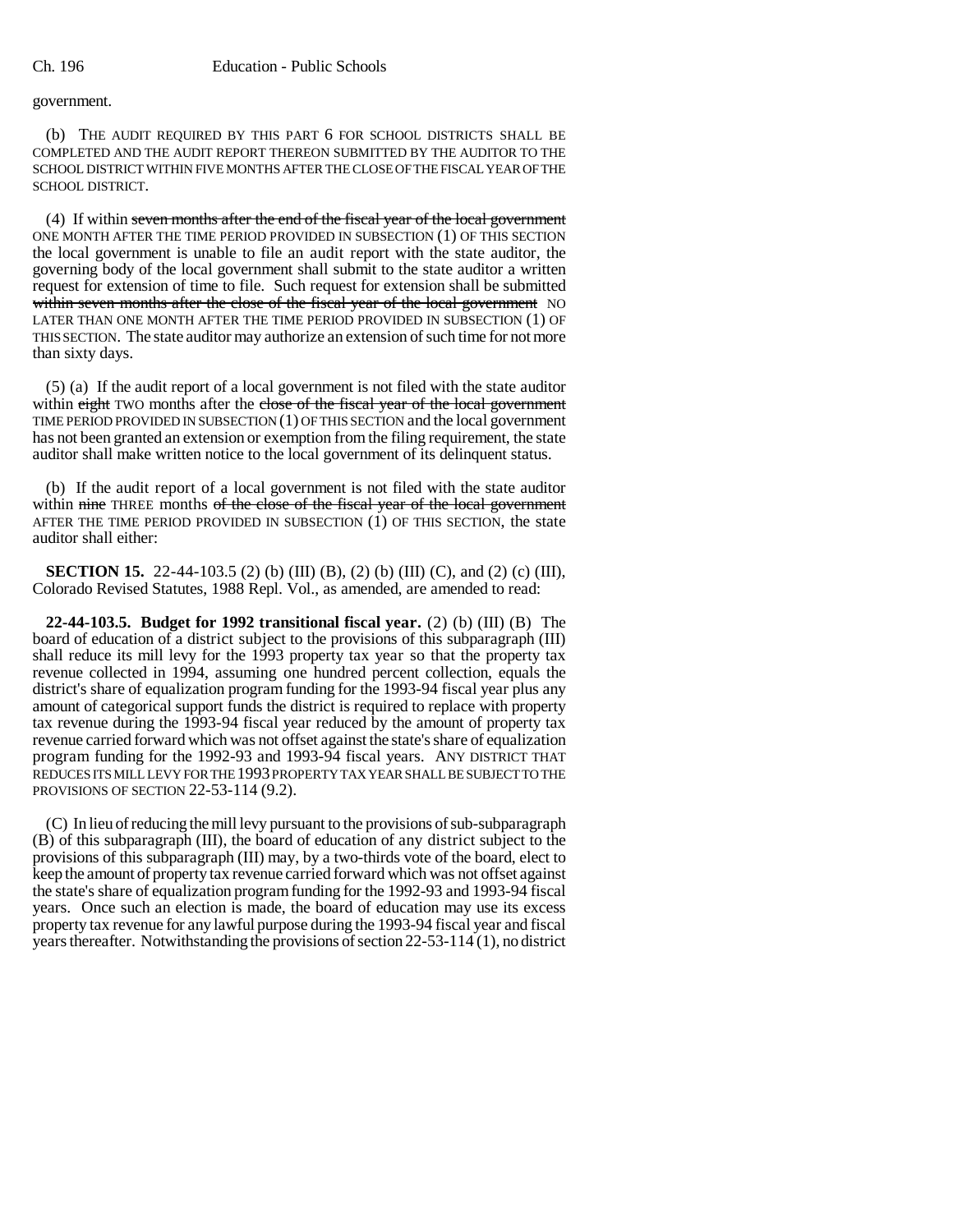Education - Public Schools Ch. 196

which elects to keep its excess property tax revenue pursuant to the provisions of this  $sub-subparagnb$ <sup>(C)</sup> shall receive state aid pursuant to the "Public School Finance" Act of 1988" OR RECEIVE CATEGORICAL SUPPORT FUNDS WHICH THE DISTRICT WOULD OTHERWISE BE ELIGIBLE TO RECEIVE FROM THE STATE, AS SUCH TERM IS DEFINED IN SECTION 22-53-114 (4), during the 1994-95 fiscal year and fiscal years thereafter until such time as the amount of state aid OR CATEGORICAL SUPPORT FUNDS the district would have received during said years equals the amount of the excess property tax revenue.

(c) (III) In lieu of reducing the mill levy pursuant to the provisions of subparagraph (II) of this paragraph (c), the board of education of any district subject to the provisions of this paragraph (c) may, by a two-thirds vote of the board, elect to keep its excess property tax revenue. Once such an election is made, the board of education may then use its excess property tax revenue for any lawful purpose during the 1992-93 fiscal year and fiscal years thereafter. Notwithstanding the provisions of section 22-53-114 (1), no district which elects to keep its excess property tax revenue pursuant to the provisions of this subparagraph (III) shall receive state aid pursuant to the "Public School Finance Act of 1988" during the 1992-93 fiscal year and fiscal years thereafter OR RECEIVE CATEGORICAL SUPPORT FUNDS WHICH THE DISTRICT WOULD OTHERWISE BE ELIGIBLE TO RECEIVE FROM THE STATE, AS SUCH TERM IS DEFINED IN SECTION 22-53-114 (4), FOR THE 1993-94 FISCAL YEAR AND FISCAL YEARS THEREAFTER, until such time as the amount of state aid OR CATEGORICAL SUPPORT FUNDS the district would have received during said years equals the amount of the excess property tax revenue.

**SECTION 16. Repeal.** 22-45-103 (1) (a) (III), Colorado Revised Statutes, 1988 Repl. Vol., as amended, is repealed as follows:

**22-45-103. Funds.** (1) The following funds are created for each school district for purposes specified in this article:

(a) **General fund.** (III) (A) Within the general fund, each school district shall establish a contingency reserve. Each school district shall be encouraged to increase the amount in the contingency reserve each year so that, by the 1994-95 budget year, the contingency reserve shall consist of a minimum amount of not less than two percent of the general fund.

(B) Moneys in the contingency reserve shall be available for use by the school district for emergencies and other contingencies including, but not limited to, those circumstances outlined in section  $22-53-124$  (1) (a) to (1) (d).

**SECTION 17.** 22-53-103 (6.5) and (10), Colorado Revised Statutes, 1988 Repl. Vol., as amended, are amended to read:

**22-53-103. Definitions.** As used in this part 1, unless the context otherwise requires:

(6.5) (a) "Preschool enrollment", FOR THE 1993-94 BUDGET YEAR AND BUDGET YEARS THEREAFTER, means THE AVERAGE OF:

(I) The number of pupils enrolled in a district preschool program pursuant to article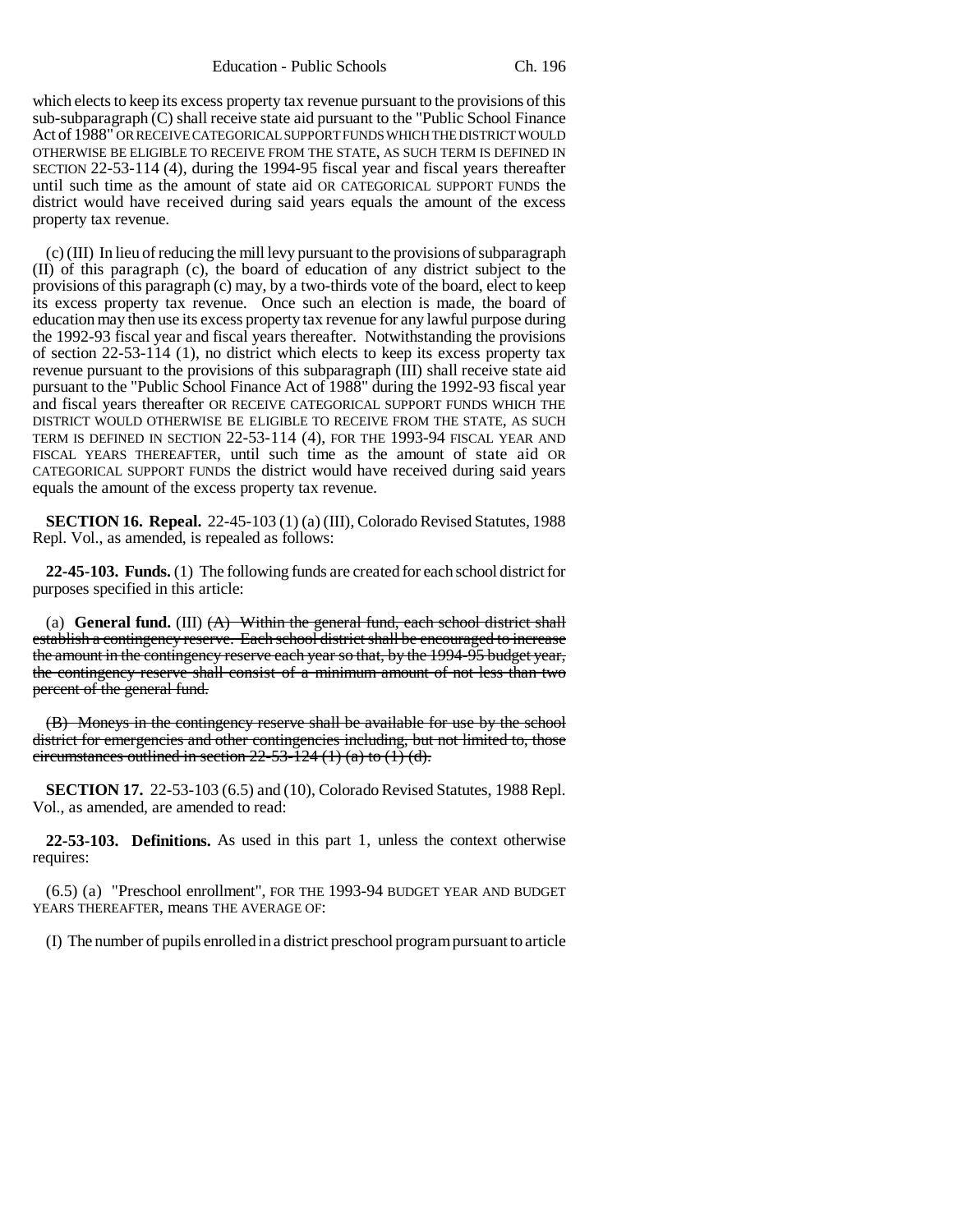#### Ch. 196 Education - Public Schools

28 of this title ON FEBRUARY 15 NEXT PRECEDING SUCH BUDGET YEAR OR THE SCHOOL DAY NEAREST SAID DATE, AS EVIDENCED BY THE ACTUAL ATTENDANCE OF SUCH PUPILS PRIOR TO SAID DATE; AND

(II) THE NUMBER OF PUPILS ENROLLED IN A DISTRICT PRESCHOOL PROGRAM PURSUANT TO ARTICLE 28 OF THIS TITLE ON OCTOBER 1 NEXT PRECEDING SUCH BUDGET YEAR OR THE SCHOOL DAY NEAREST SAID DATE, AS EVIDENCED BY THE ACTUAL ATTENDANCE OF SUCH PUPILS PRIOR TO SAID DATE.

(b) with Each pupil enrolled IN A DISTRICT PRESCHOOL PROGRAM PURSUANT TO ARTICLE 28 OF THIS TITLE SHALL BE counted as one-half pupil.

(10) (a) "Three- and four-year-old handicapped enrollment", FOR THE 1993-94 BUDGET YEAR AND BUDGET YEARS THEREAFTER, means THE AVERAGE OF:

(I) The number of three- and four-year-old handicapped children PUPILS receiving special educational services under the "Exceptional Children's Educational Act", article 20 of this title, ON FEBRUARY 15 NEXT PRECEDING SUCH BUDGET YEAR OR THE SCHOOL DAY NEAREST SAID DATE, AS EVIDENCED BY THE ACTUAL ATTENDANCE OF SUCH PUPILS PRIOR TO SAID DATE; AND

(II) THE NUMBER OF THREE- AND FOUR-YEAR-OLD HANDICAPPED PUPILS RECEIVING SPECIAL EDUCATIONAL SERVICES UNDER THE "EXCEPTIONAL CHILDREN'S EDUCATIONAL ACT", ARTICLE 20 OF THIS TITLE, ON OCTOBER 1 NEXT PRECEDING SUCH BUDGET YEAR OR THE SCHOOL DAY NEAREST SAID DATE, AS EVIDENCED BY THE ACTUAL ATTENDANCE OF SUCH PUPILS PRIOR TO SAID DATE.

(b) with Each child PUPIL receiving SPECIAL EDUCATIONAL services UNDER THE "EXCEPTIONAL CHILDREN'S EDUCATIONAL ACT", ARTICLE 20 OF THIS TITLE, SHALL BE counted as one-half pupil.

**SECTION 18.** 22-53-107.5 (5), Colorado Revised Statutes, 1988 Repl. Vol., as amended, is amended to read:

**22-53-107.5. Legislative declaration - increases in funding components.** (5) The general assembly hereby finds and declares that the funding components for the 1993-94 1994-95 budget year, and any budget year thereafter, shall be determined by the general assembly during the legislative session immediately preceding the beginning of the budget year and not during any legislative session prior thereto.

**SECTION 19.** 22-53-114 (4) (a), Colorado Revised Statutes, 1988 Repl. Vol., as amended, is amended to read:

**22-53-114.** Local and state shares of equalization program funding.  $(4)(a)$  If the amount of property tax revenue which a district is entitled to receive from the levy required by subsections (1) and (2) of this section during the budget year, assuming one hundred percent collection, exceeds the equalization program funding of the district, such excess amount IF THE LEVY MADE BY A DISTRICT PURSUANT TO SUBSECTIONS (2) AND (5) OF THIS SECTION IS LESS THAN THE DISTRICT'S PRIOR YEAR'S LEVY OR THE DISTRICT'S ALLOWABLE LEVY UNDER THE PROPERTY TAX REVENUE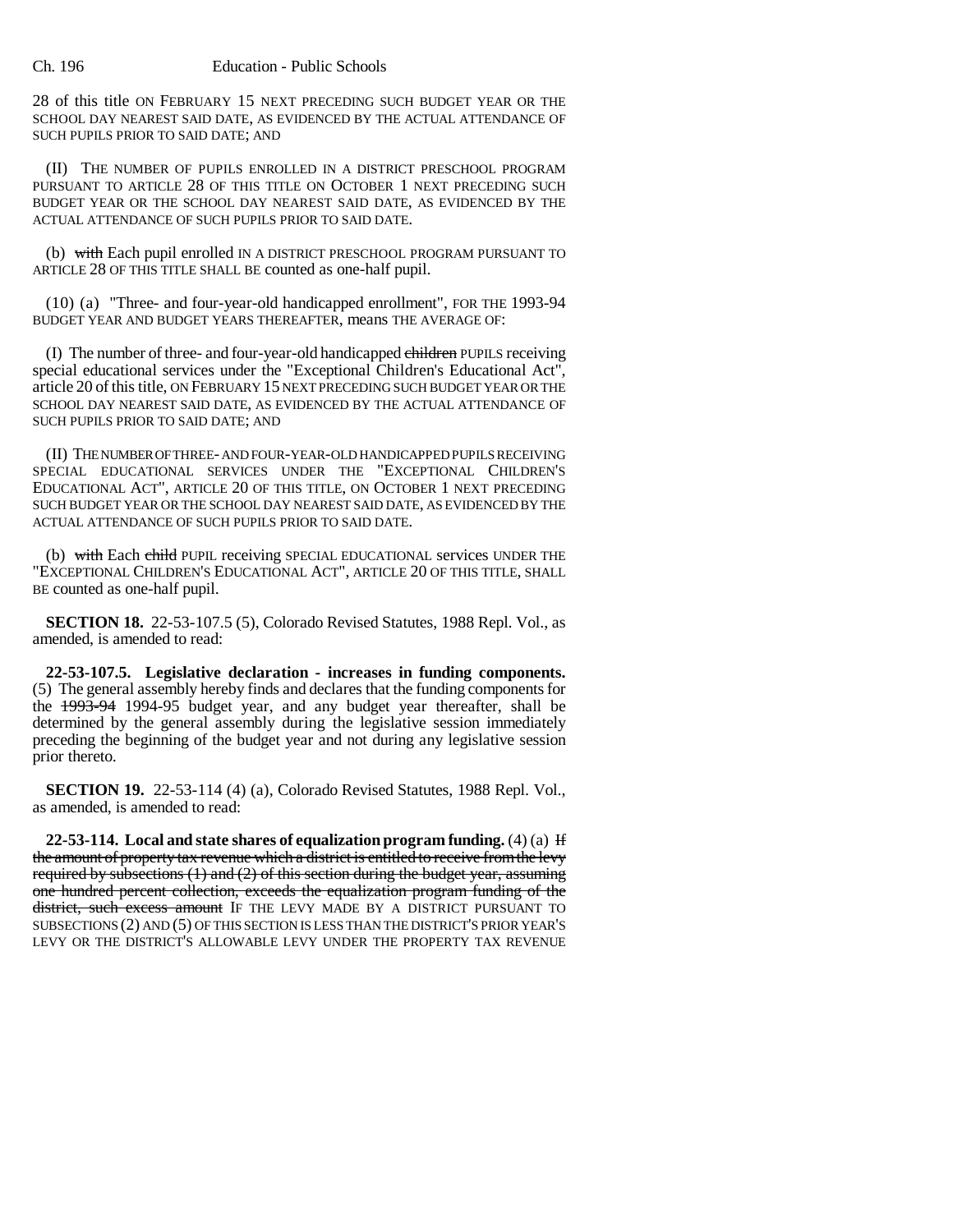LIMITATION IMPOSED ON THE DISTRICT BY SECTION 20 OF ARTICLE X OF THE STATE CONSTITUTION, THE DISTRICT SHALL MAKE AN ADDITIONAL LEVY TO GENERATE PROPERTY TAX REVENUE IN AN AMOUNT EQUAL TO THE AMOUNT OF CATEGORICAL SUPPORT FUNDS, BUT THE TOTAL LEVY CANNOT EXCEED THE DISTRICT'S PRIOR YEAR'S LEVY OR THE DISTRICT'S ALLOWABLE LEVY. WHEN A DISTRICT RECEIVES PROPERTY TAX REVENUE FROM SUCH ADDITIONAL LEVY OR WHEN A DISTRICT HAS ELECTED TO KEEP EXCESS PROPERTY TAX REVENUE COLLECTED DURING THE 1992 CALENDAR YEAR PURSUANT TO THE PROVISIONS OF SECTION 22-44-103.5 (2) (b) (III) (C) OR (2) (c) (III), SUCH PROPERTY TAX REVENUE shall be used to replace, on a pro rata basis, any categorical program support funds which such district would otherwise be eligible to receive from the state. If the amount of property tax revenue exceeds the equalization program funding of the district and the total amount of categorical program support funds which the district would otherwise be eligible to receive from the state, the tax levy shall be reduced so that the property tax revenue received from such tax levy equals the total of said two amounts. For the purposes of this subsection (4), "categorical program support funds which the district would otherwise be eligible to receive from the state" means amounts which the district would have received from the state but which will be received instead from property tax revenues by reason of this section SUBSECTION (4) and includes funds pursuant to section 22-53-115.5 for a preschool program established pursuant to article 28 of this title, funds pursuant to section 22-53-116 due to increased enrollment, funds pursuant to section 22-53-116.5 for three- and four-year-old handicapped children, funds pursuant to the "Exceptional Children's Educational Act", article 20 of this title, funds pursuant to the "English Language Proficiency Act", article 24 of this title, transportation aid pursuant to article 51 of this title, and vocational education aid pursuant to article 8 of title 23, C.R.S. Funds received by an administrative unit under the "Exceptional Children's Educational Act", article 20 of this title, as reimbursement for services provided to children counted in the pupil enrollment of a district shall be considered as funds which a district would otherwise be eligible to receive for purposes of this subsection (4).

**SECTION 20.** 22-53-114 (9) (b), Colorado Revised Statutes, 1988 Repl. Vol., as amended, is amended to read:

**22-53-114. Local and state shares of equalization program funding.** (9) (b) The calculation required by paragraph (a) of this subsection (9) is solely for the purpose of determining the state's share in districts which have entered into agreements pursuant to section 22-32-110 (1) (ff) or (1) (gg), and nothing in this subsection (9) shall be construed to decrease the valuation for assessment of personal property in the district or to affect the number of mills required by subsection (2) of this section or by section 22-53-115 to be levied on the valuation for assessment of real and personal property in the district.

**SECTION 21.** 22-53-114, Colorado Revised Statutes, 1988 Repl. Vol., as amended, is amended BY THE ADDITION OF THE FOLLOWING NEW SUBSECTIONS to read:

**22-53-114. Local and state shares of equalization program funding.** (9.2) FOR ANY DISTRICT WHICH REDUCES ITS MILL LEVY PURSUANT TO THE PROVISIONS OF SECTION 22-44-103.5 (2) (b) (III) (B) FOR THE 1993 PROPERTY TAX YEAR, THE STATE'S SHARE OF EQUALIZATION PROGRAM FUNDING FOR THE 1993-94 BUDGET YEAR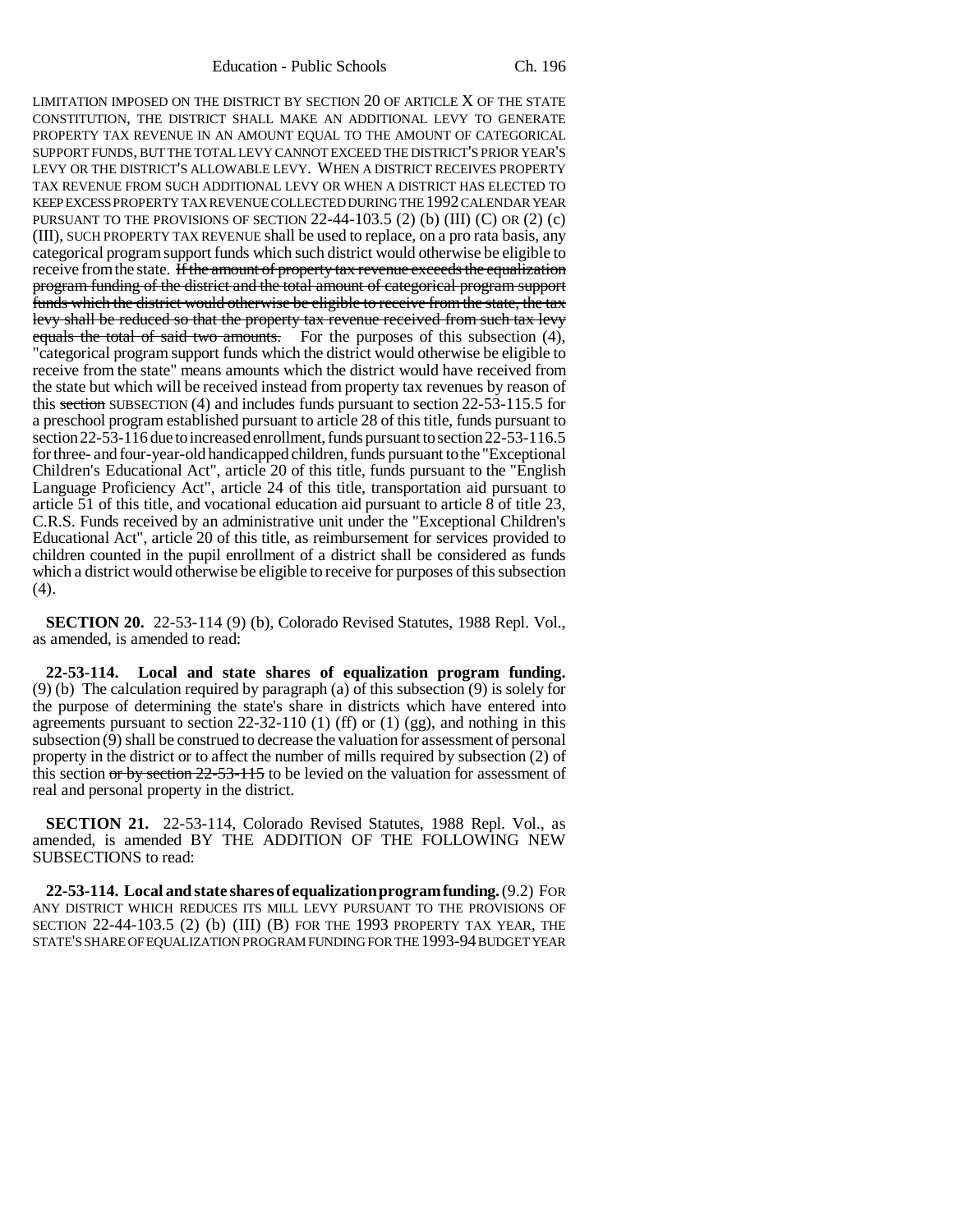AND BUDGET YEARS THEREAFTER SHALL BE THE AMOUNT BY WHICH THE EQUALIZATION PROGRAM FUNDING OF THE DISTRICT EXCEEDS THE AMOUNT OF PROPERTY TAX REVENUE WHICH THE DISTRICT WOULD HAVE BEEN ENTITLED TO RECEIVE IF THE MILL LEVY HAD NOT BEEN REDUCED.

(9.3) FOR ANY DISTRICT WHICH REDUCES OR ENDS BUSINESS PERSONAL PROPERTY TAXES THROUGH ACTION TAKEN PURSUANT TO SECTION 20 (8) (b) OF ARTICLE X OF THE STATE CONSTITUTION, THE STATE'S SHARE OF EQUALIZATION PROGRAM FUNDING FOR THE BUDGET YEAR IN WHICH SUCH ACTION IS TAKEN AND ANY BUDGET YEAR THEREAFTER SHALL BE THE AMOUNT BY WHICH THE EQUALIZATION PROGRAM FUNDING OF THE DISTRICT EXCEEDS THE AMOUNT OF PROPERTY TAX REVENUE WHICH THE DISTRICT WOULD HAVE BEEN ENTITLED TO RECEIVE IF SUCH ACTION HAD NOT BEEN TAKEN BY THE DISTRICT.

**SECTION 22. Repeal.** 22-53-115, Colorado Revised Statutes, 1988 Repl. Vol., as amended, is repealed.

**SECTION 23.** The introductory portion to 22-53-116 (1.5) (b), Colorado Revised Statutes, 1988 Repl. Vol., as amended, is amended, and the said 22-53-116 (1.5) is further amended BY THE ADDITION OF A NEW PARAGRAPH, to read:

**22-53-116. Additional aid to districts with increased enrollment during the budget year.** (1.5) (b) EXCEPT AS OTHERWISE PROVIDED IN PARAGRAPH (c) OF THIS SUBSECTION (1.5) FOR THE 1993-94 BUDGET YEAR, a district determined to be eligible for additional state support under paragraph (a) of this subsection (1.5) shall receive, for each pupil of increase over the applicable threshold in said paragraph (a), the sum of:

(c) FOR THE 1993-94 BUDGET YEAR ONLY, A DISTRICT DETERMINED TO BE ELIGIBLE FOR ADDITIONAL STATE SUPPORT UNDER PARAGRAPH (a) OF THIS SUBSECTION (1.5) SHALL RECEIVE, FOR EACH PUPIL OF INCREASE OVER THE APPLICABLE THRESHOLD IN SAID PARAGRAPH (a), AN AMOUNT EQUAL TO FIFTY-FIVE PERCENT OF THE DISTRICT'S 1993-94 PER PUPIL FUNDING AMOUNT. FOR PURPOSES OF THIS PARAGRAPH (c), A DISTRICT'S "1993-94 PER PUPIL FUNDING AMOUNT" MEANS THE AMOUNT WHICH RESULTS FROM DIVIDING THE DISTRICT'S 1993-94 EQUALIZATION PROGRAM FUNDING, AS CALCULATED PURSUANT TO SECTION 22-53-107 (5.5) (b) (I) AND AS REDUCED PURSUANT TO SECTION 22-53-114 (3) (a) (II), IF APPLICABLE, BY THE DISTRICT'S 1993-94 FUNDED PUPIL COUNT.

**SECTION 24.** 22-53-122.7 (1) (a) and (2), Colorado Revised Statutes, 1988 Repl. Vol., as amended, are amended to read:

**22-53-122.7. Loans to school districts at end of budget year.** (1) (a) For the 1992 transitional budget year AND THE 1992-93 BUDGET YEAR, the state treasurer, in accordance with a certification made by the state board, shall make a loan to each school district in the state to represent the difference between the actual amount of property tax revenue collected for such budget year and ninety-five percent of one hundred percent collections for such budget year. Such payments shall be made by the state treasurer no later than June 26 of each year based upon amounts certified to the state treasurer by the state board. The amount to be paid to a school district shall be determined in accordance with rules and regulations adopted by the state board.